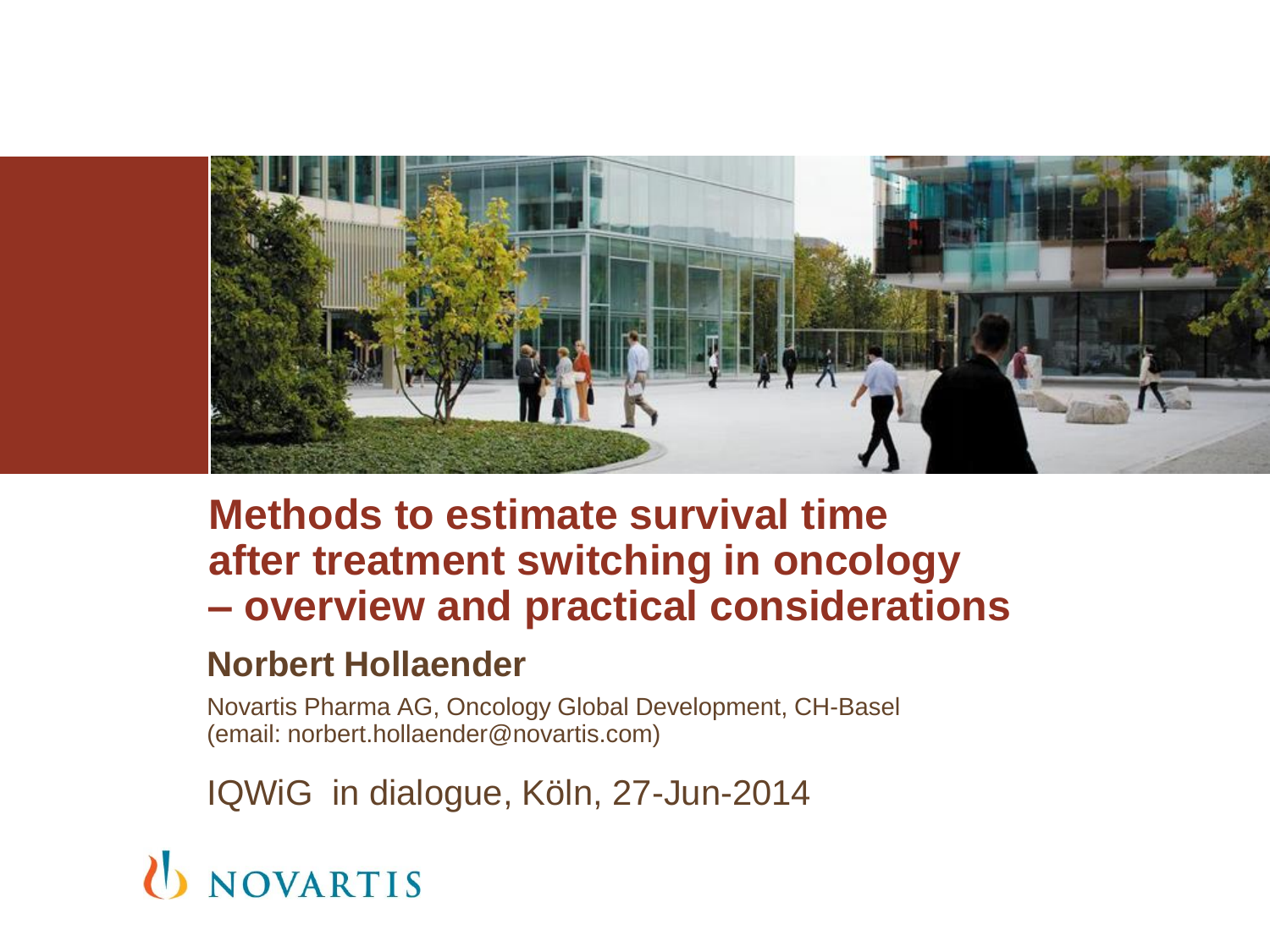### **Outline**

- Motivation (RECORD-1 study)
- Simple ('naive') methods
	- Intent to treat analysis
	- Exclude treatment switchers
	- Censor switches at time of 'cross-over'
	- Time varying treatment variable
- **Complex methods** 
	- Inverse-probability-of-censoring weighting (IPCW)
	- Rank Preserving Structural Failure Time (RPSFT) Model
- Summary & Points to consider
- References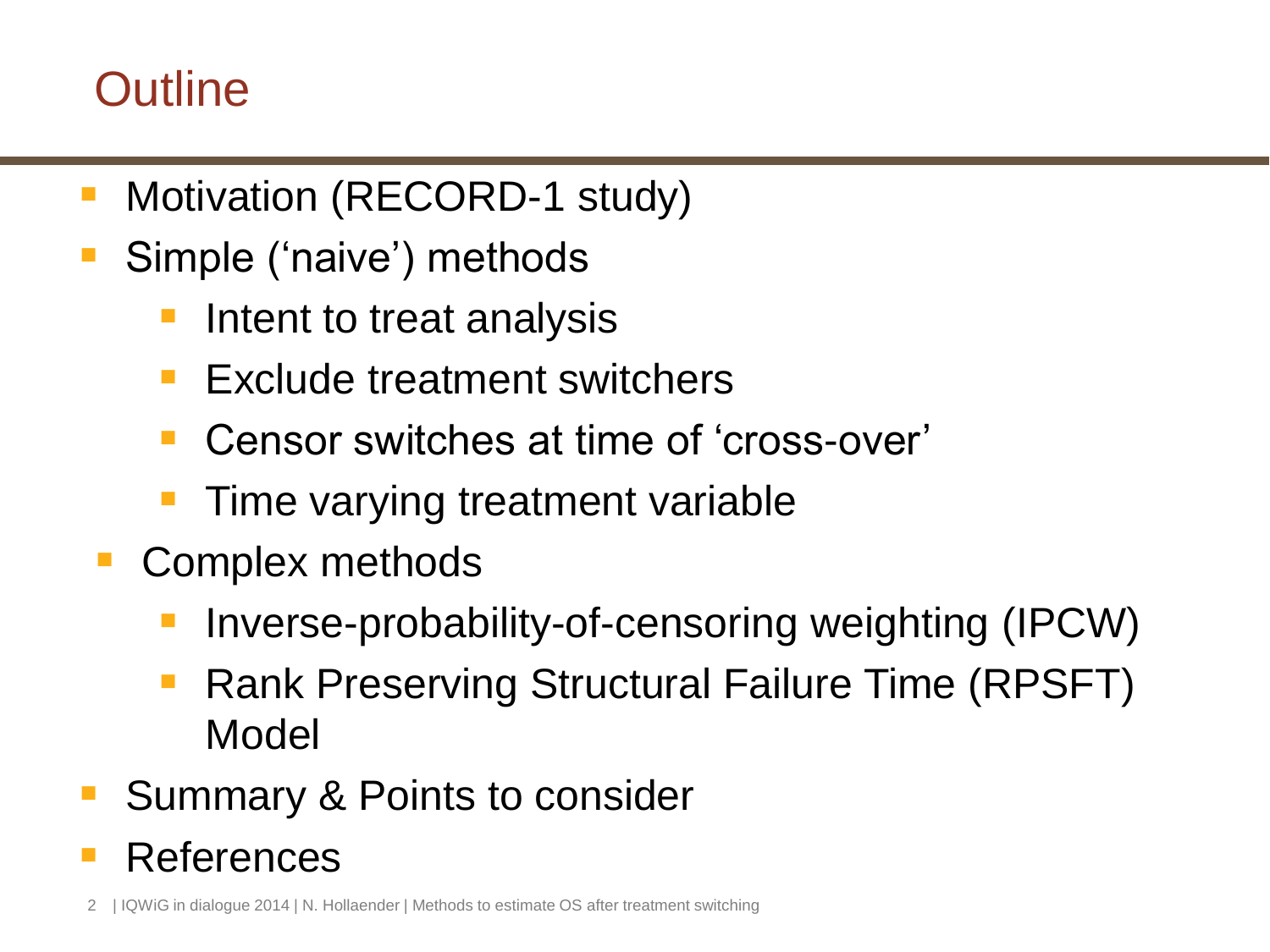### **Motivation**: RECORD-1 study comparing everolimus vs. placebo in metastatic kidney cancer



**RECORD-1 study design allows to switch from Placebo to everolimus (RAD001) after disease progression (required unblinding on patient level after documented disease progression)**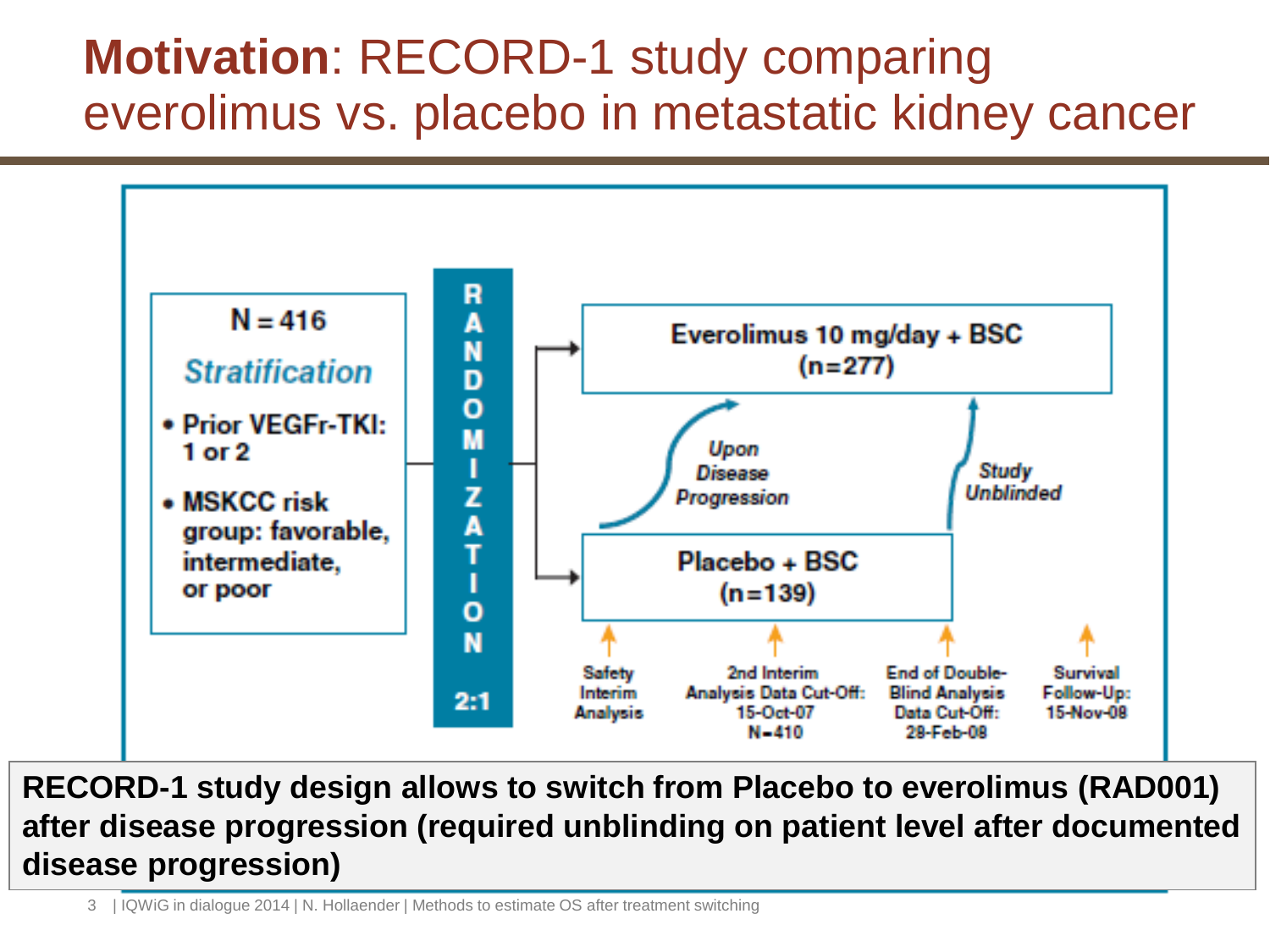### Motivation (2) RECORD-1: PFS and OS results



- PFS comparison: HR=0.33 [0.25;0.43]; logrank test p-value < 0.0001 medians PFS 4.9 vs. 1.9 months
- 111/139 (80%) of Placebo patients switched to open-label everolimus (most at week 8 or 16) => very likely to confound intent-to-treat analysis of OS
- Overall survival: 221 deaths observed, p-value=0.162, HR=0.87 [0.65-1.15]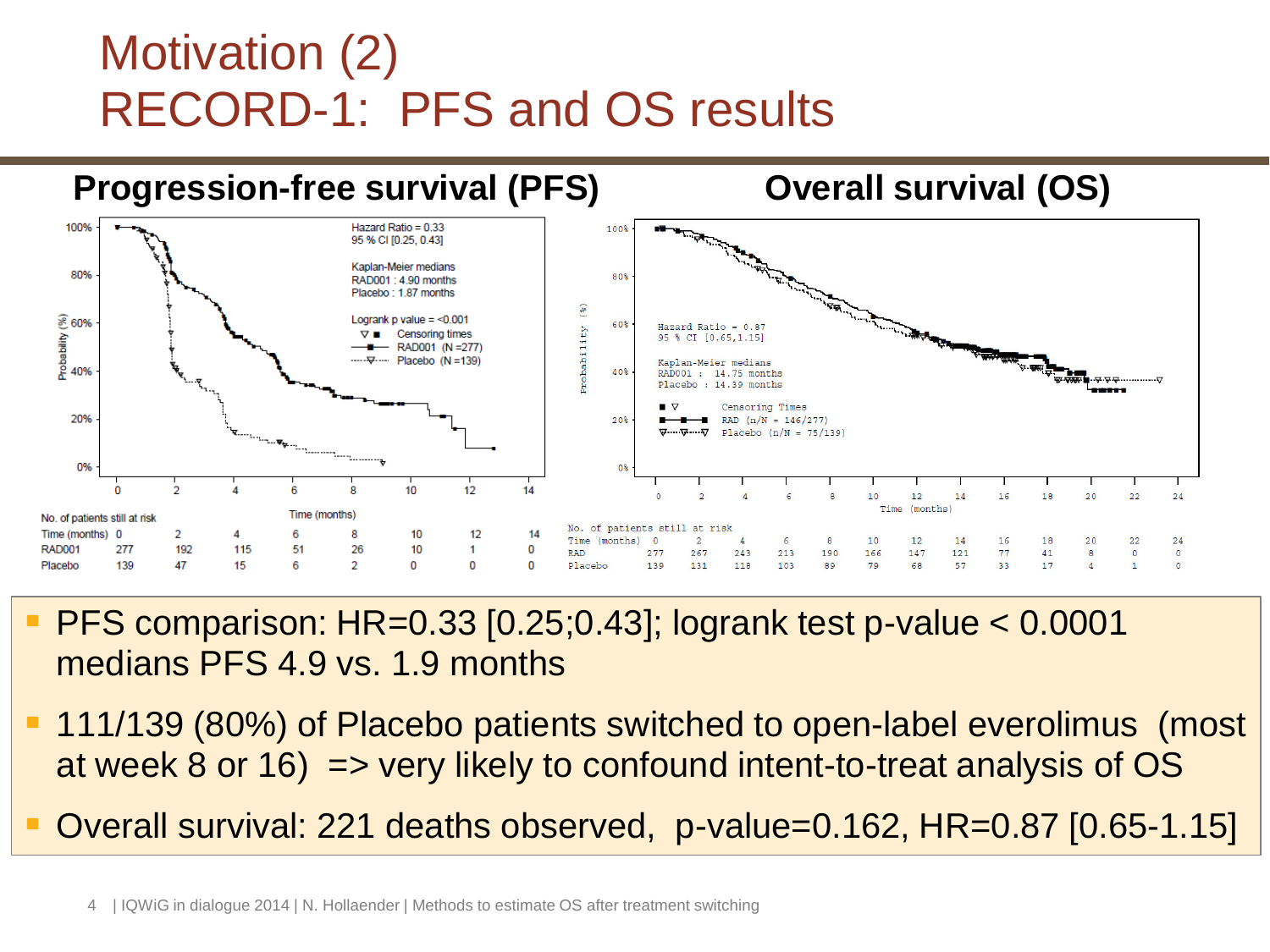### Illustration of data for overall survival (OS) in a study with treatment switching

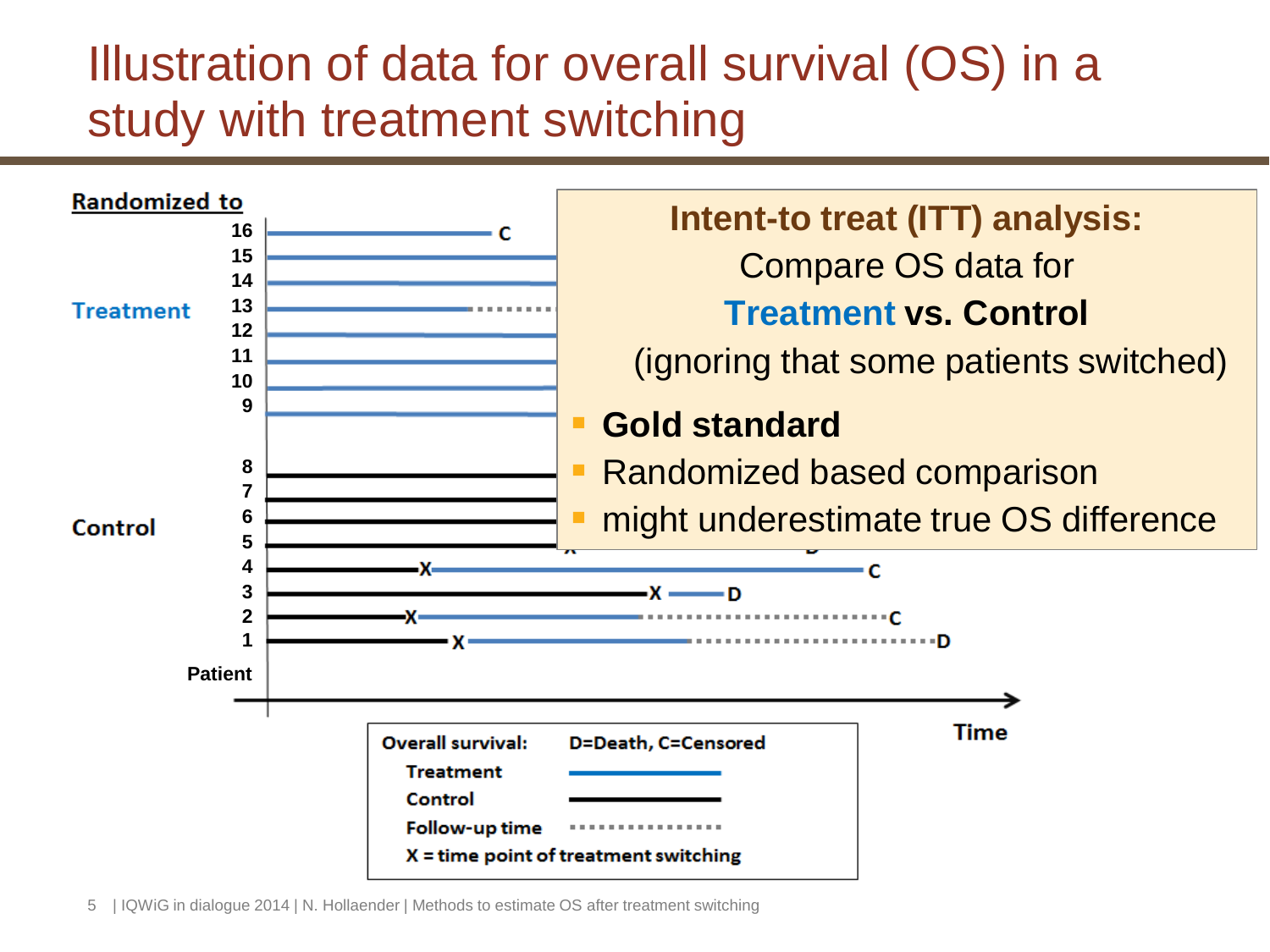### Simple methods: Exclude treatment switchers



- **Excludes patients from Control only**
- **no comparison of randomized groups**
- **Night produce heavily biased results The state and a good idea at all**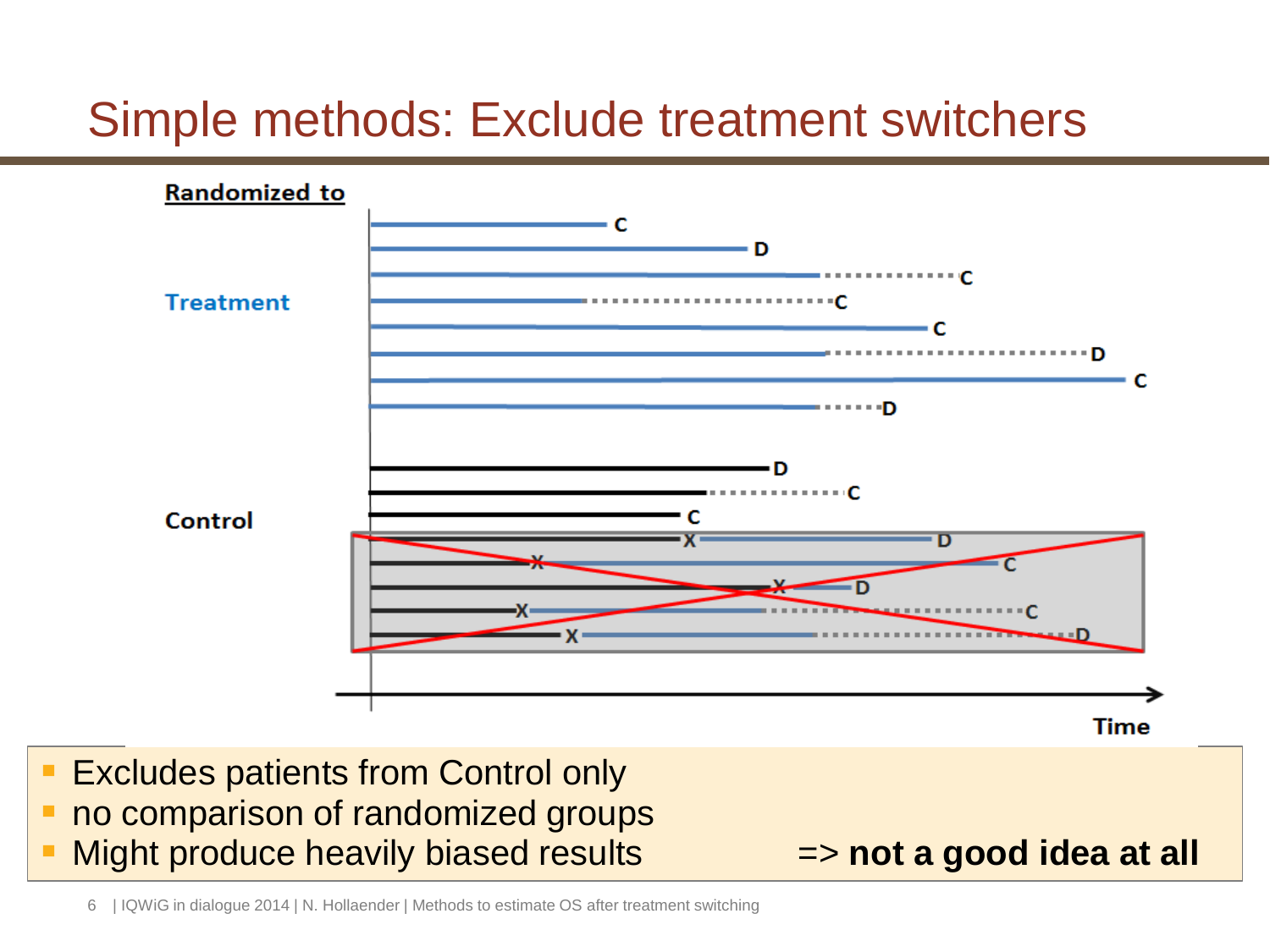### Simple methods: Censor switchers at 'time point of cross-over'



- Simple approach, compares randomized groups (RECORD-1: HR=0.76, 95%CI [0.46, 1.27])
- prognosis more likely to switch) => informative censoring, results biased Reasonable if the OS prognosis of patients who switched treatment is equal to those who did not switch => likely to be violated (e.g. Patients with poor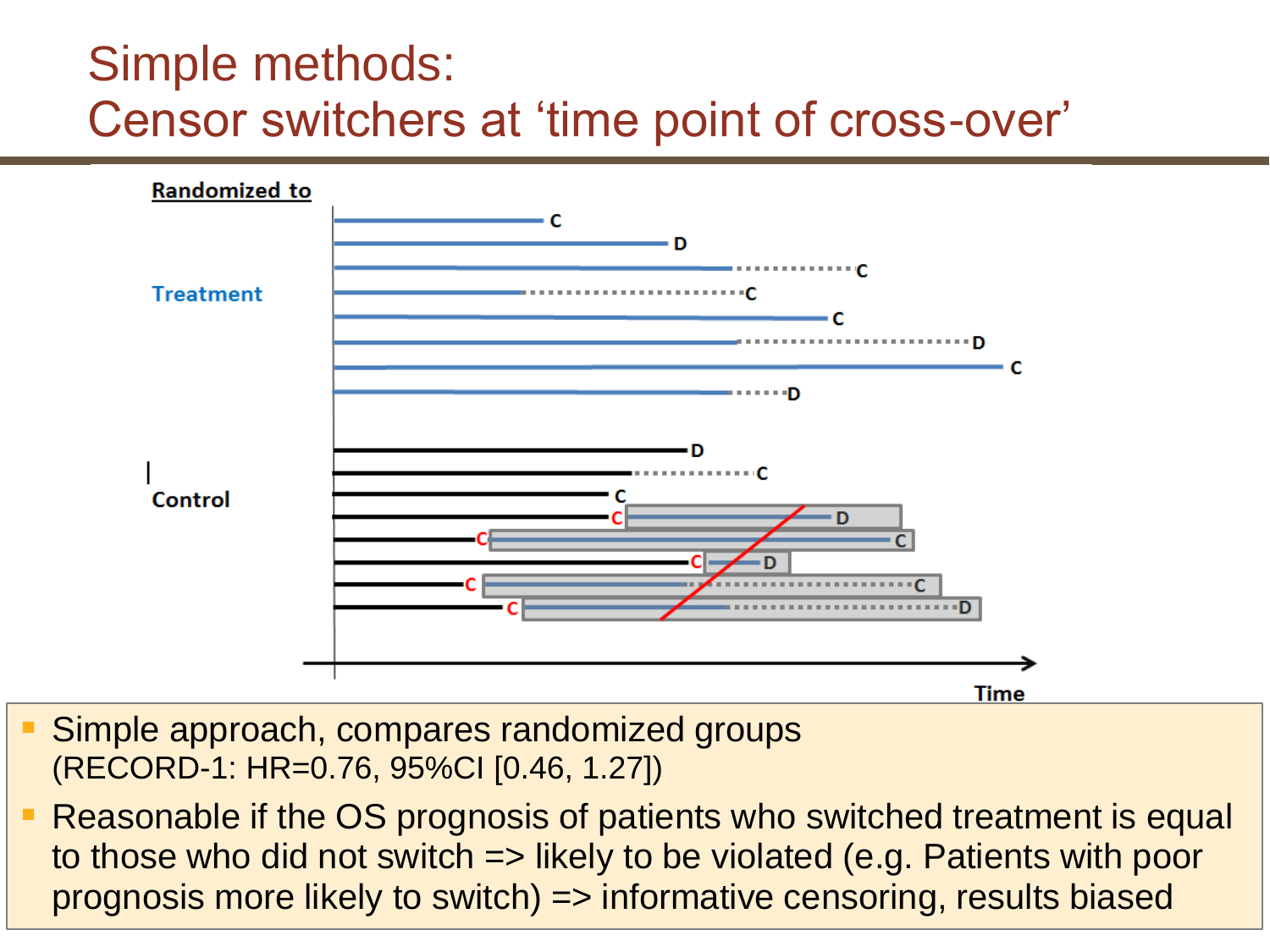### Simple methods: Use a time-varying treatment variable



- Estimate the treatment effect by including the time-varying component in a regression model (e.g. Cox proportional hazards model)
- No longer a comparison between randomized **Treatment vs. Control** arm, more difficult interpretation
- disease progression/treatment switch) 'no counfounders assumption', might be biased in case of other timedepenedent influence factors (e.g. OS prognosis might be worse after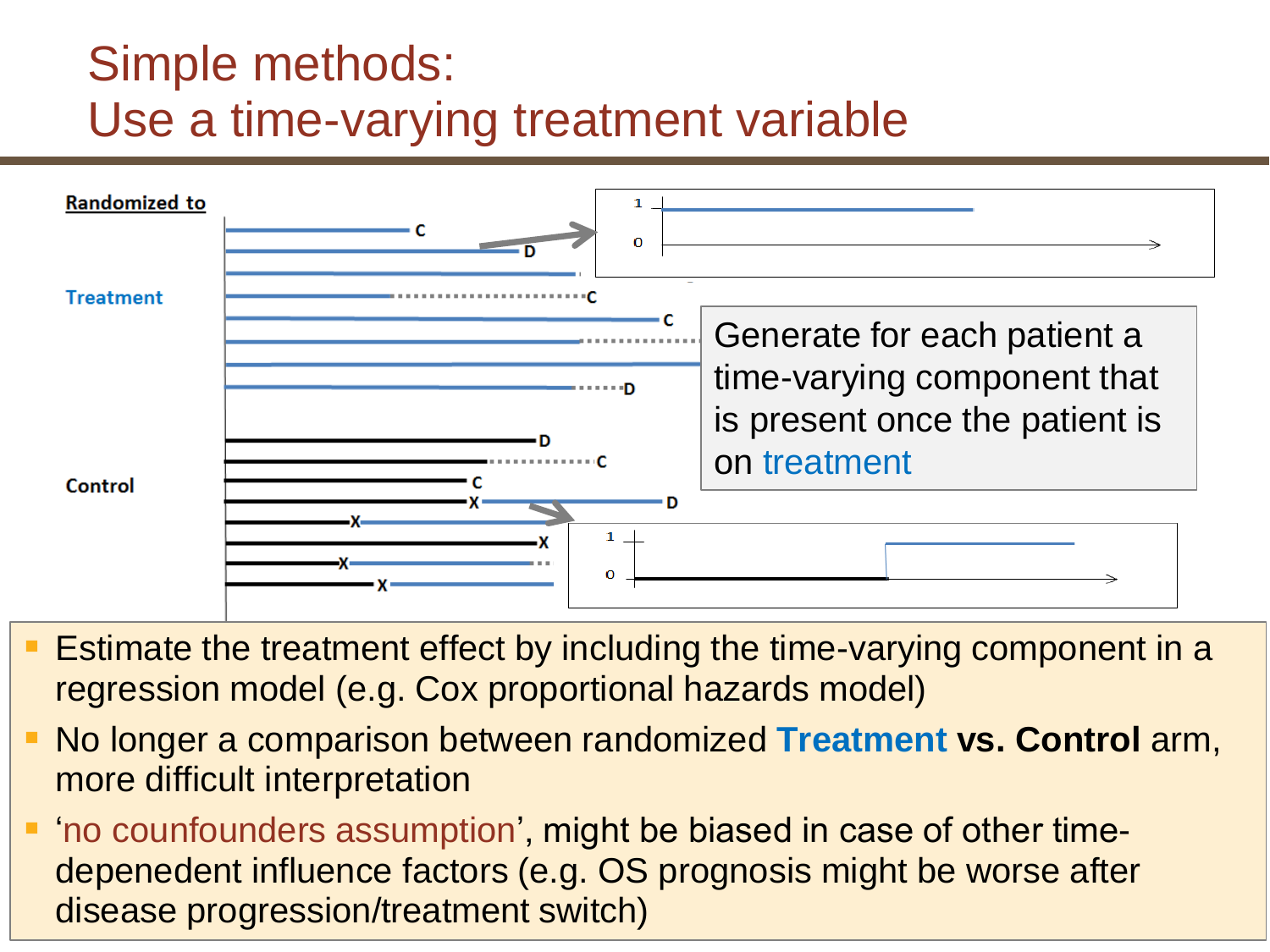### Complex methods: Inverse-probability-of-censoring weighting (IPCW)



- Switchers are censored at 'time point of cross-over', but patients are **weighted** according to their probability to switch treatment.
- **IPCW method artifically** 
	- **increases** weights for patients with **low probability** of treatment switch
	- **decreases** weights for patients with **high probability** of treatment switch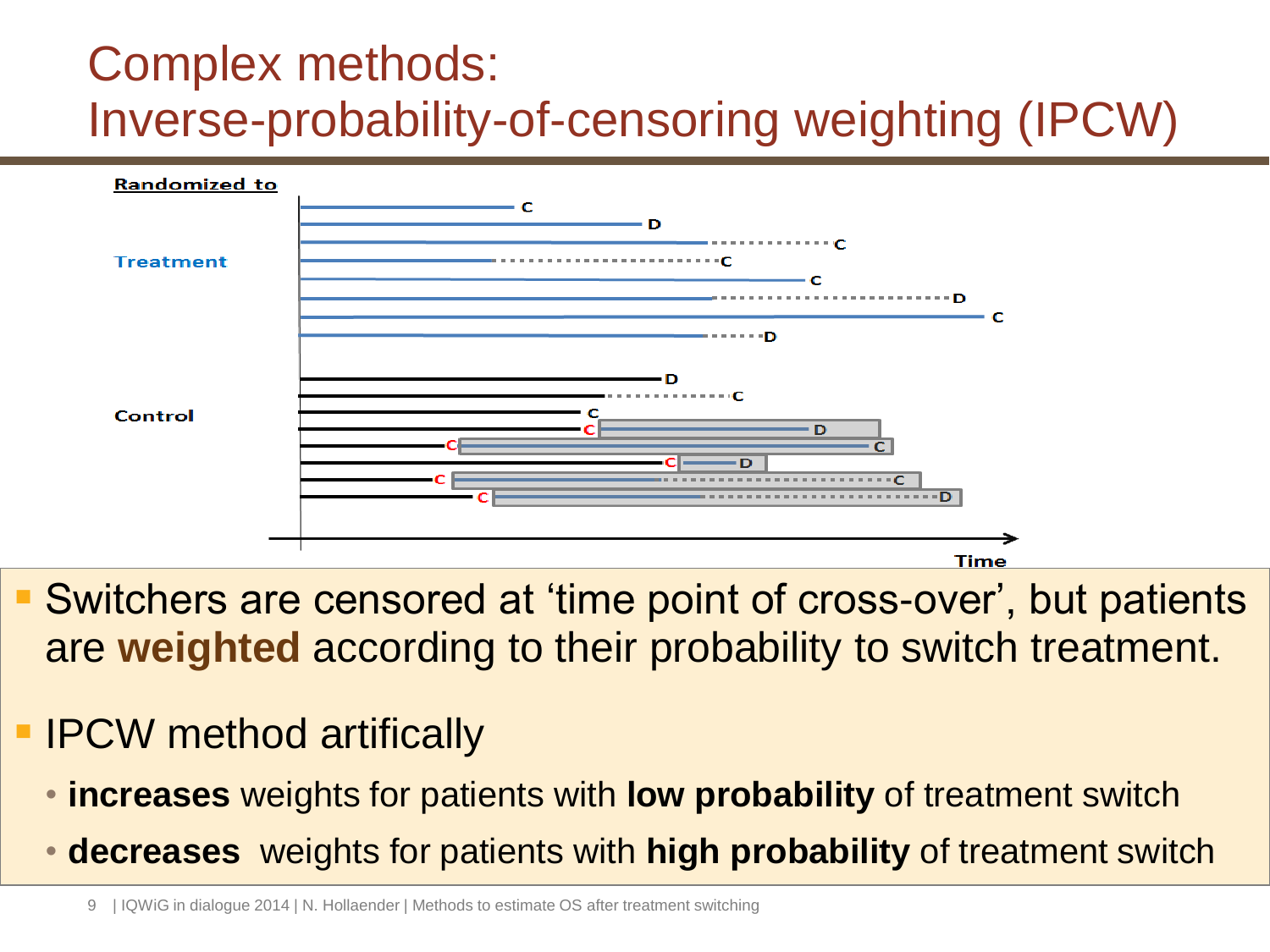### IPCW – steps for data preparation and analysis

### **Data preparation**

- 1. identify baseline covariates & time dependent confounders
- 2. create data panel (i.e. split follow-up period in time intervals with matching patient status and covariates)

### **Key assumption for IPCW:** *no unmeasured confounders*

i.e. all baseline covariates and all post-baseline time dependent confounders that predict both, treatment switch and outcome OS, are included => *questionable that this is always fulfilled*

### **IPCW analysis (2 steps)**

- A. Determine IPCW weights (e.g. via logistic regression model)
- B. Apply resulting weights in the analysis of Overall survival (e.g. weighted Cox regression model)

Practical question:

**Which covariates to be included: All or 'relevant covariates' only ?**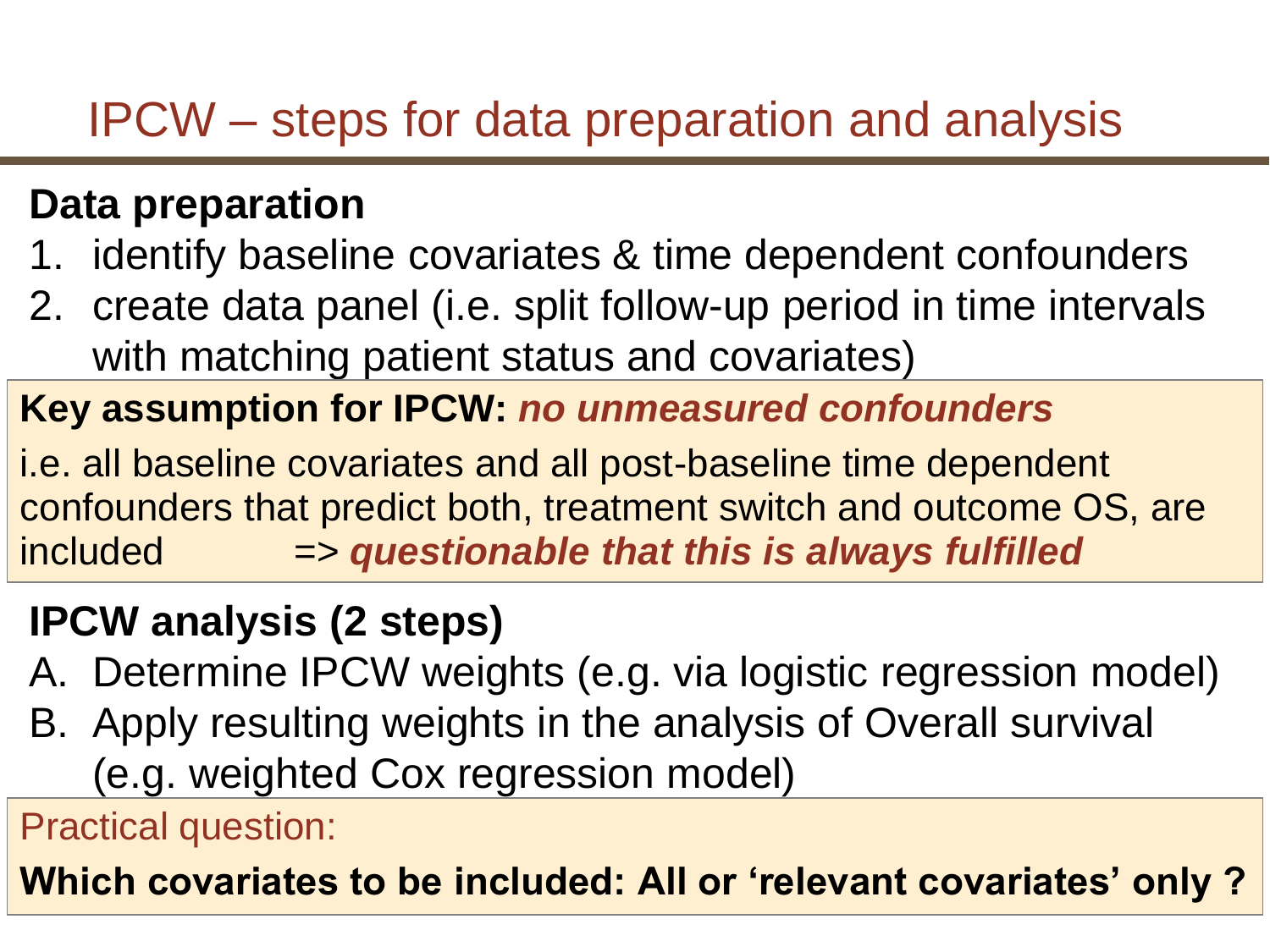### IPCW – application to the RECORD-1 study

#### **Time-dependent confounders**

Time period, **KPS**, assessment of **disease progression** (local)



#### **Step A: Determine IPCW weights**

The final logistic regression model included

• baseline measures (age, sex, prior VEGF treatment, and baseline MSKCC score)

• time-updated covariates (KPS post-baseline and progression status)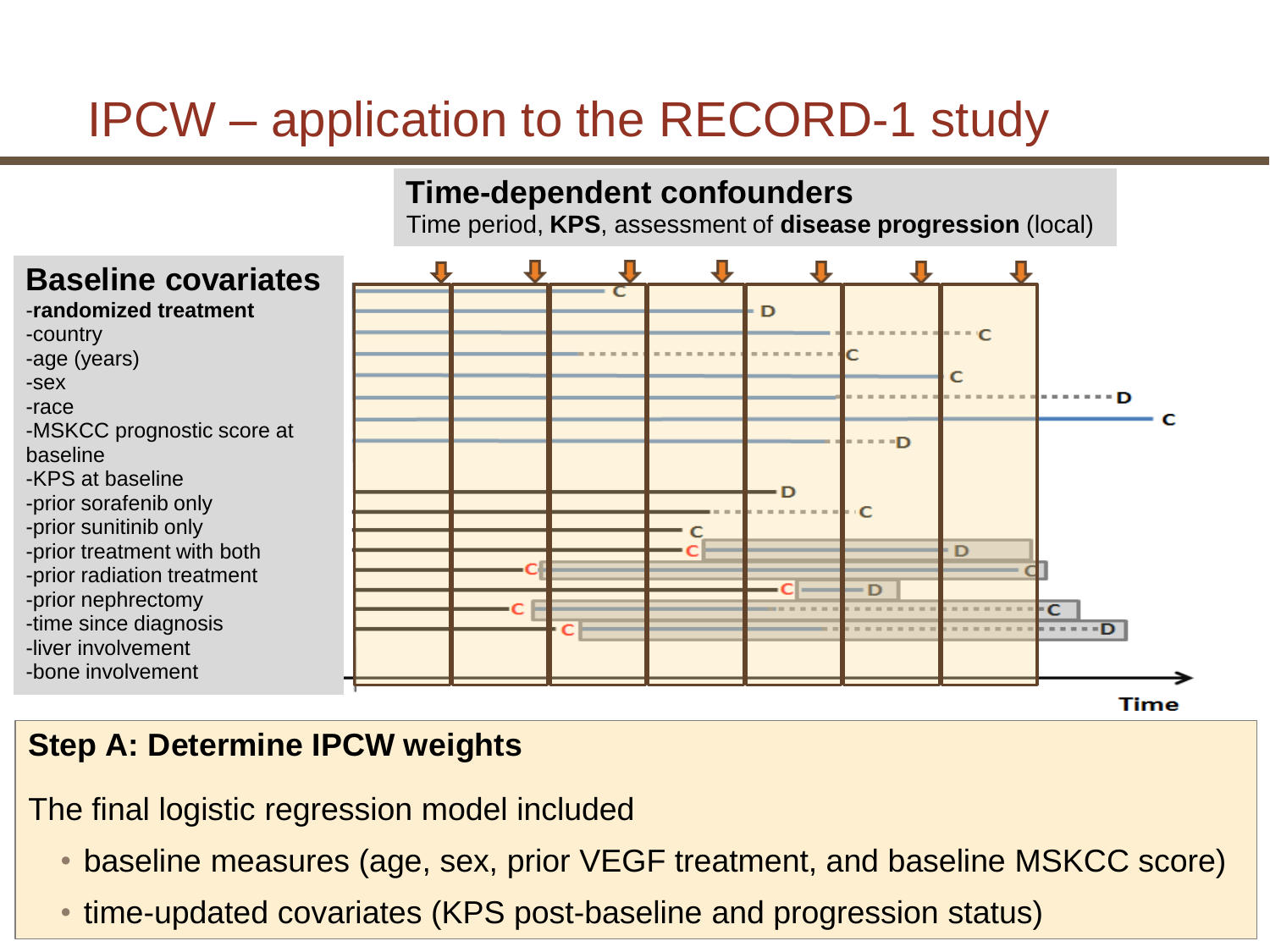### IPCW – Step B: Weighted Cox regression models for OS in RECORD-1 (sensitivity analyses)

#### Table 1. Variables Included in All Cox Regressions Models Considered

|                                     |               | <b>Model</b>   |               |                  |               |               |               |               |               |               |               |               |               |               |               |
|-------------------------------------|---------------|----------------|---------------|------------------|---------------|---------------|---------------|---------------|---------------|---------------|---------------|---------------|---------------|---------------|---------------|
| <b>Description</b>                  |               | $\overline{2}$ | 3             | $\boldsymbol{4}$ | 5             | 6             |               | 8             | 9             | 10            | 11            | 12            | 13            | 14            | 15            |
| Age at baseline (y)                 | ✓             |                | ✓             | ✓                |               | $\checkmark$  |               |               |               |               |               |               |               |               | ✓             |
| Country                             |               |                | ✓             |                  | $\checkmark$  |               |               |               |               |               |               |               |               |               |               |
| Sex                                 | ✓             |                | ✓             | $\checkmark$     |               |               | ✓             |               |               |               |               |               |               | ✓             | ✓             |
| Race                                |               |                | ✓             | ✓                |               |               |               | ✓             |               |               |               |               |               | ✓             | ✓             |
| MSKCC prognostic score at baseline  | ✓             | $\checkmark$   | ✓             | $\checkmark$     | ✓             | ✓             |               |               |               |               |               |               |               |               | ✓             |
| <b>KPS</b> at baseline              |               |                |               |                  |               |               |               |               |               |               |               |               |               |               | ✓             |
| Prior treatment with sorafenib only | ✓             |                | ✓             | $\checkmark$     |               |               |               |               |               |               | ✓             | ✓             | ✓             |               | ✓             |
| Prior treatment with sunitinib only | ✓             | ✓              | ✓             | $\checkmark$     | ✓             | ✓             | ✓             | ✓             | ✓             | ✓             | ✓             | ✓             | ✓             | ✓             | ✓             |
| Prior radiation treatment           |               |                | ✓             | $\checkmark$     |               |               |               |               | ✓             |               |               |               | ✓             |               | ✓             |
| Prior nephrectomy                   |               |                | ✓             | $\checkmark$     |               |               |               |               |               | ✓             |               |               | ✓             |               |               |
| Time since diagnosis                |               |                | ✓             | ✓                |               |               |               |               |               |               |               |               |               |               |               |
| Liver involvement                   |               | ✓              | ✓             | ✓                | ✓             | √             |               |               |               |               |               |               |               | ✓             |               |
| <b>Bone involvement</b>             |               | ✓              | ✓             | ✓                | ✓             | ✓             |               |               |               |               |               |               |               | ✓             |               |
| Randomized treatment                | ✓             | ✓              | ✓             | ✓                | ✓             | √             | ✓             |               | ✓             |               |               |               |               |               | ✓             |
| Time period                         | ✓             | ✓              | ✓             | $\checkmark$     | ✓             | ✓             | ✓             | ✓             | ✓             | ✓             | ✓             | ✓             | ✓             | ✓             | ✓             |
| <b>HR</b>                           | 0.54          | 0.49           | 0.45          | 0.47             | 0.50          | 0.49          | 0.53          | 0.49          | 0.50          | 0.51          | 0.44          | 0.49          | 0.51          | 0.52          | 0.49          |
| <b>HR 95% CI</b>                    | 0.30,<br>1.01 | 0.26,<br>0.92  | 0.24,<br>0.84 | 0.27,<br>0.82    | 0.27,<br>0.94 | 0.26,<br>0.91 | 0.28,<br>1.00 | 0.26,<br>0.91 | 0.27,<br>0.93 | 0.27,<br>0.96 | 0.26,<br>0.76 | 0.26,<br>0.92 | 0.27,<br>0.96 | 0.28,<br>0.98 | 0.29,<br>0.83 |

CI=confidence interval; HR=hazard ratio; KPS=Karnofsky performance status; MSKCC=Mem

#### **Model 4: best model fit (AIC)**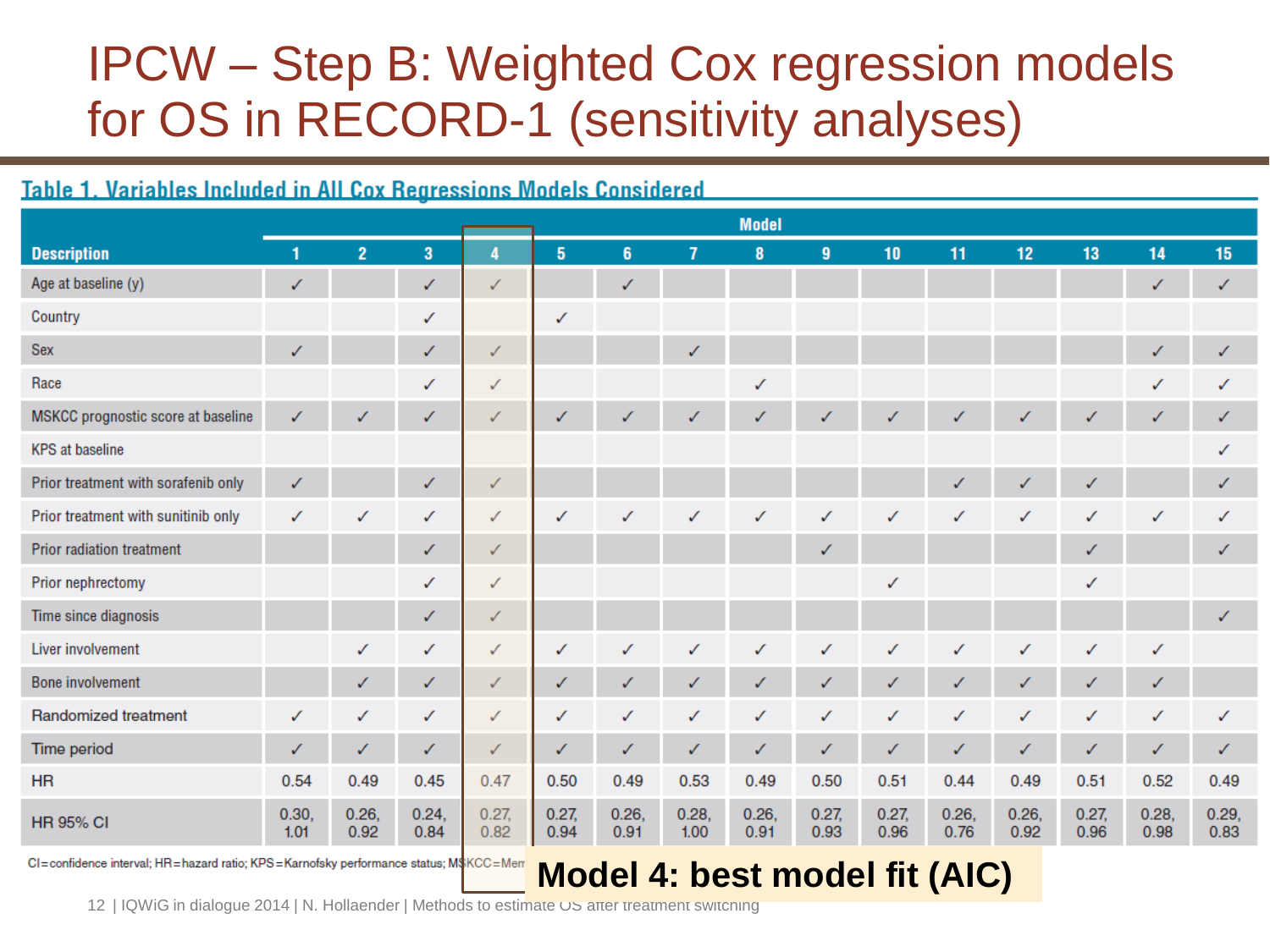### Complex methods: Rank Preserving Structural Failure Time Model (RPSFT)

### **Key principles**

- Estimate the **survival time gained/lost by receiving active treatment** (i.e. either randomized or "cross-over" active treatment)
- Main assumption: **treatment is acting by multiplying survival time by a given factor once patient starts receiving active treatment** (**transparent but un-testable assumption**)
- Multiplicative factor interpreted as relative increase/decrease in survival if one took active treatment compared to taking control
- It works by reconstructing the survival duration of patients, as if they had never received active treatment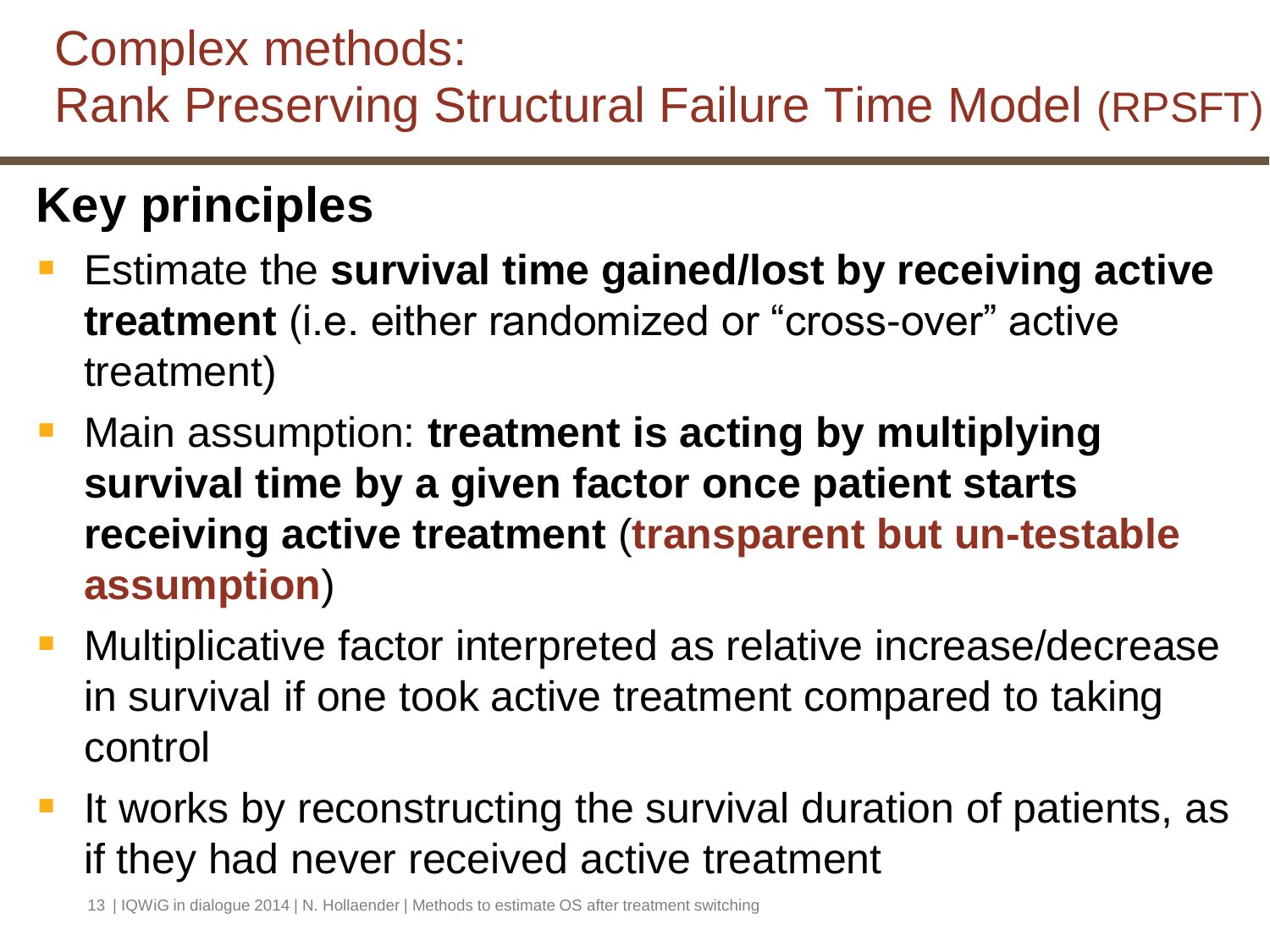### RPSFT – 'Shrinking' Survival Times



#### **Grid search for factor F**:

repeat 'shrinking' of time on treatment for all patients by varying a factor F (via Ψ) until both survival curves (test and control) can no longer be distinguished, i.e. as if all patients only received placebo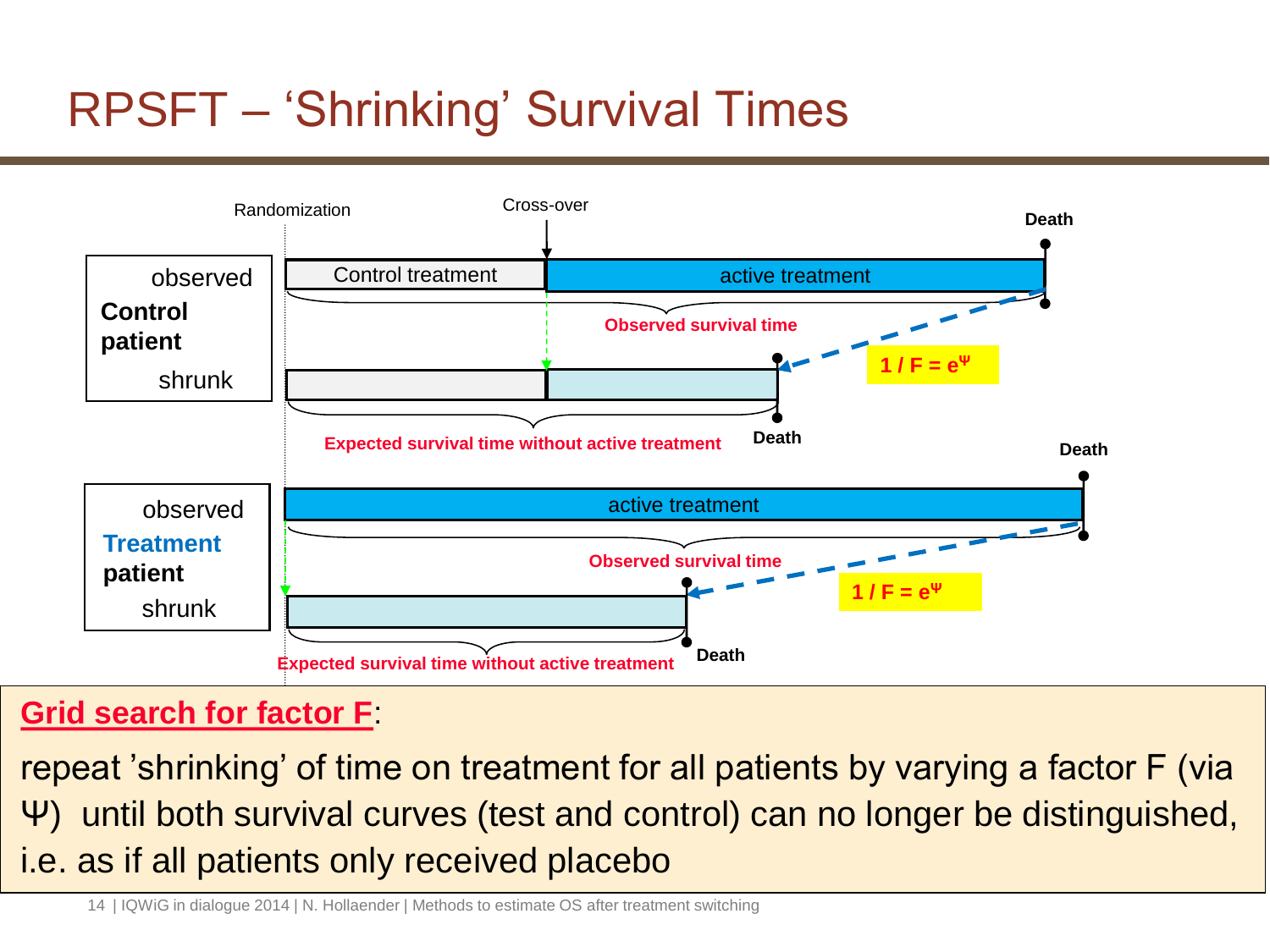#### RPSFT – 'Shrinking' of Survival Times: **a**) **with follow-up after treatment discontinuation b**) **in control arm without treatment switching**

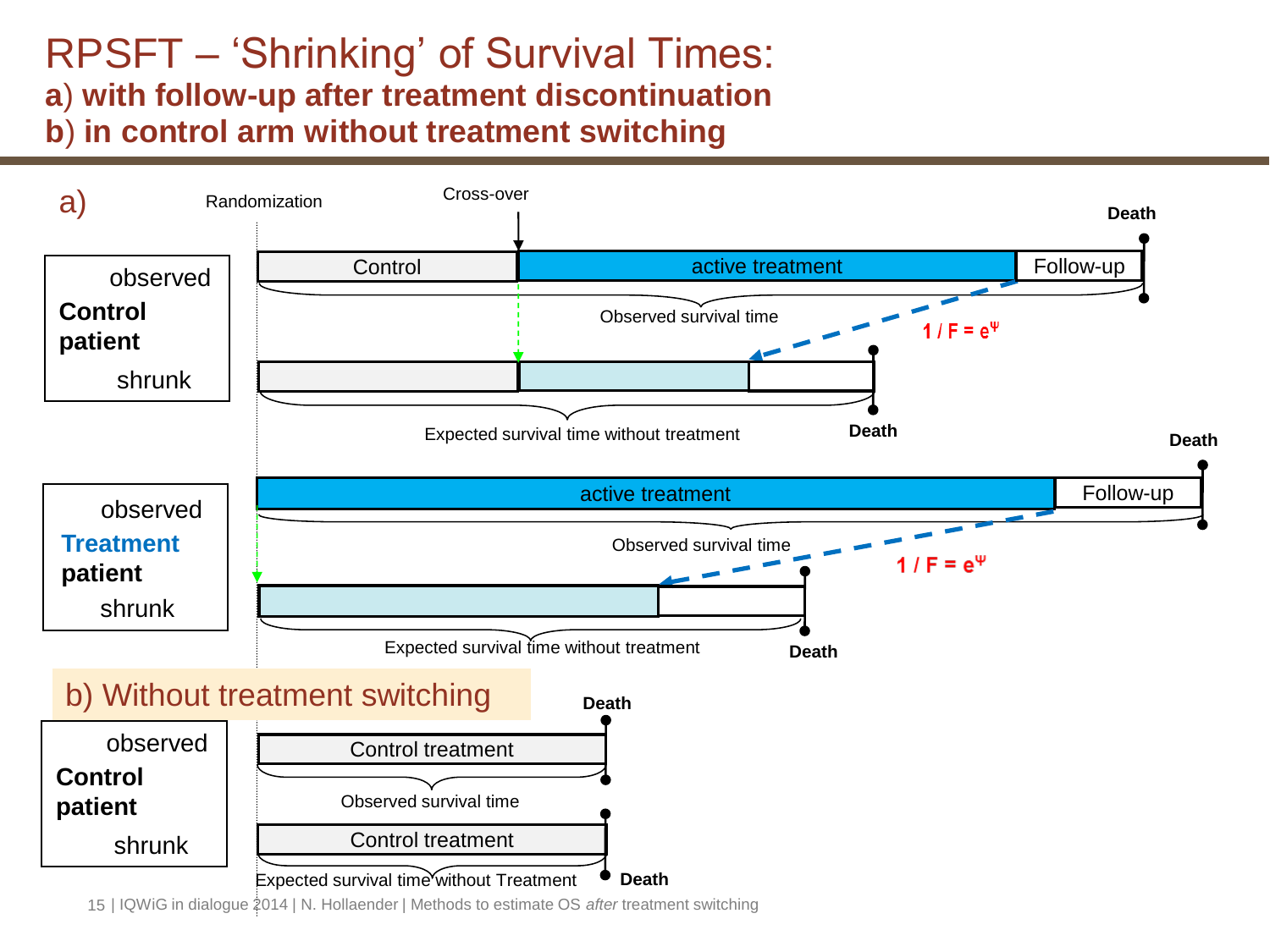### RPSFT – application to RECORD-1 (based on logrank test)

- Result  $\Psi^* = -0.66$  obtained when selecting the most conservative point over a grid from -2.50 and 1 in steps of 0.01
- F = 1.93 with 95% CI (0.50; 8.50), i.e the estimated **relative survival time** for patients treated (always) with everolimus is **1.93 times longer** as compared to patients never treated with everolimus (i.e. placebo without crossover)

### **RPSFT**

- provides a randomization based treatment effect estimator
- assumes that treatment effect is the same regardless of when the experimental treatment is initiated (might be extended to allow different effect before/after switching)
- extra censoring required to maintain the assumption of independent random censoring (=> reduces precision)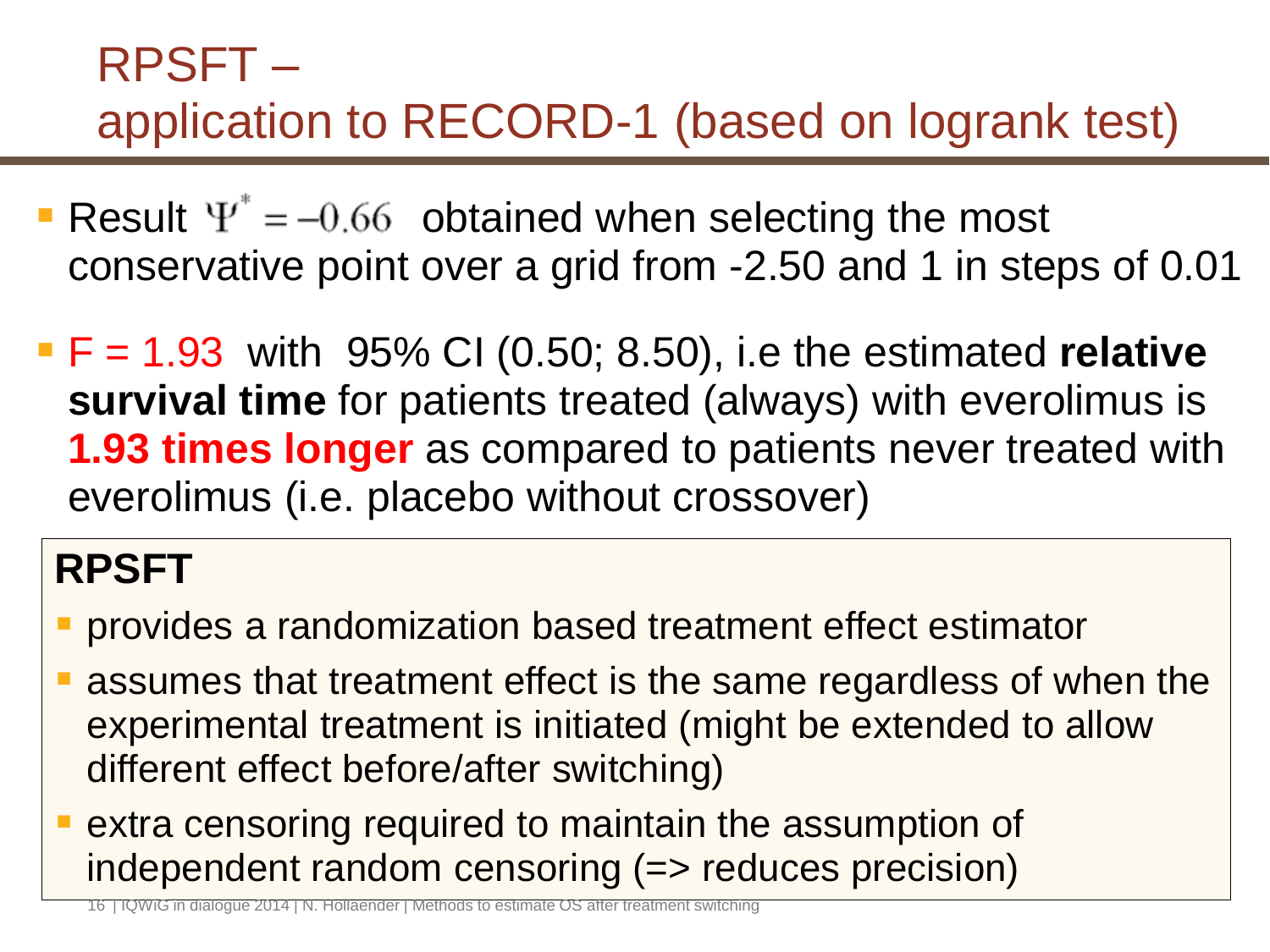### RPSFT – RECORD-1 Re-constructed KM curve for Placebo arm



#### **Convert RPSFT results to HR scale:**

HR=0.60 with 95%CI (0.22; 1.65)

**Attention:** to estimate the CI correction is required to account for model selection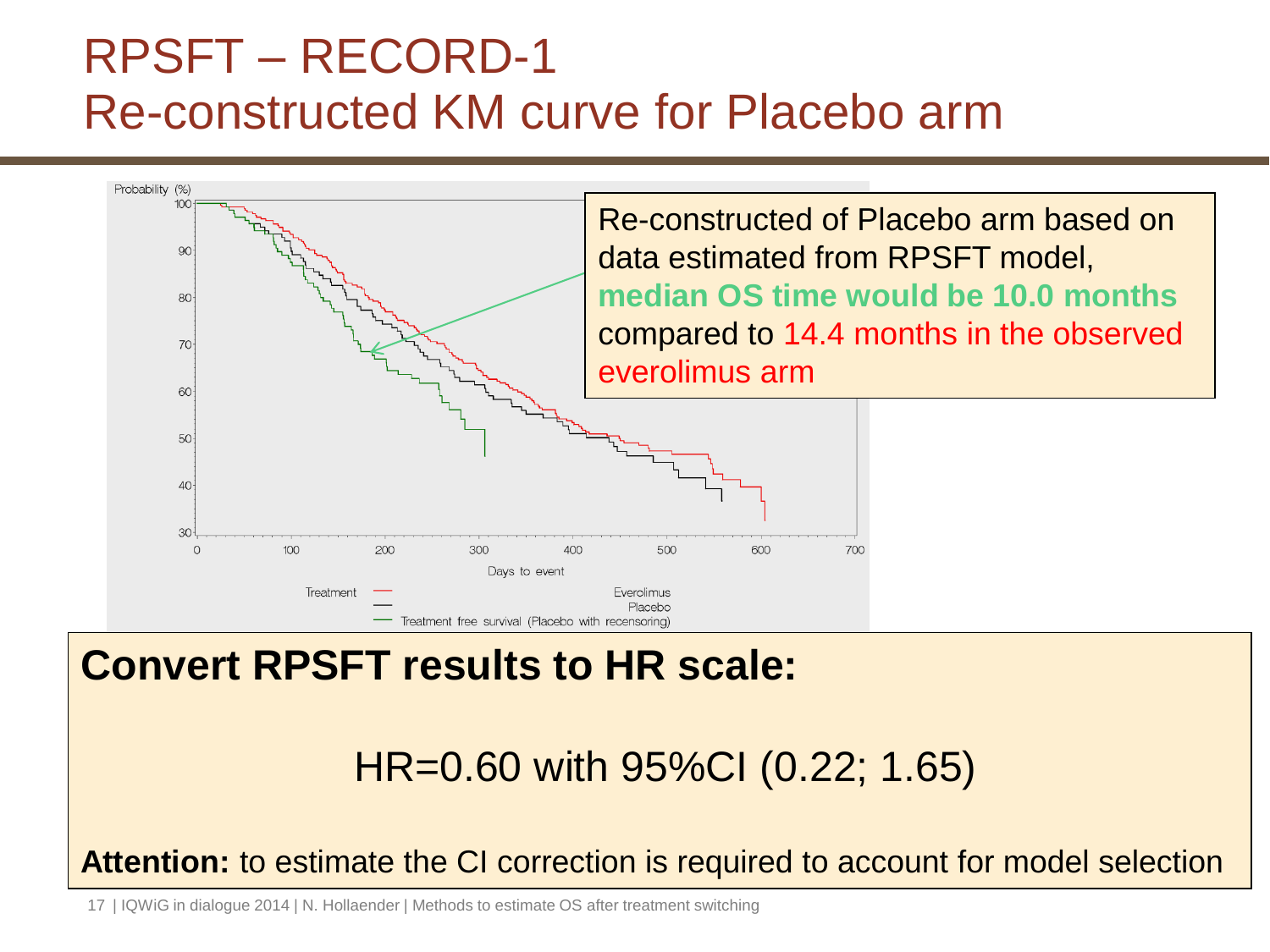## Summary and overview

(see also Watkins et al., Pharmaceutical Statistics, 2013)

| <b>Method</b>                                                                                    | <b>Description</b>                                                                                                                          | <b>Assumption(s)</b>                                                                                                                                                                              | <b>Limitations/Comments</b>                                                                                                                                                                                                                              |  |  |  |
|--------------------------------------------------------------------------------------------------|---------------------------------------------------------------------------------------------------------------------------------------------|---------------------------------------------------------------------------------------------------------------------------------------------------------------------------------------------------|----------------------------------------------------------------------------------------------------------------------------------------------------------------------------------------------------------------------------------------------------------|--|--|--|
| <b>Censoring at crossover</b><br><b>date</b><br>(HR scale)                                       | simple naïve approach, OS time<br>censored at the time of<br>switching/start of experimental<br>treatment.                                  | Censoring must be non-informative                                                                                                                                                                 | Often informative censoring,<br>therefore biased estimate of<br>ltreatment effect                                                                                                                                                                        |  |  |  |
| <b>Time-varying Cox PH</b><br> model<br>$(K)$ scale)                                             | relatively simple, considers<br>treatment as a time-varying<br><b>covariate</b>                                                             | Delayed treatment has the same<br>leffect on survival as treatment<br>started upfront.<br>No time-dependent confounding<br>factors present                                                        | Results often biased in the<br>presence of confounding factors,<br>i.e. time dependent covariates that<br>that affects OS and treatment<br><b>switching</b>                                                                                              |  |  |  |
| Inverse probability<br>censoring weighting<br>(IPCW)<br>$(K)$ scale)                             | provides unbiased estimate of<br>treatment effect on OS given the all<br>baseline and time-dependent<br>covariates are correctly specified. | No unmeasured confounders (all<br>factors influencing crossover and<br>survival are included in the model).                                                                                       | • Assumption on absence of<br>unmeasured confounders is<br>untestable.<br>• Method is not applicable if there<br>are very few patients who did not<br>switch and experienced an event.<br><b>• Results might be sensitive to</b><br>model building steps |  |  |  |
| <b>Rank preserving</b><br><b>structural failure time</b><br><b>(RPSFT)</b> model<br>(time scale) | <b>Model-based method that</b><br><b>reconstructs artificial survival time</b><br>in the absence of experimental<br>treatment.              | <b>Treatment effect is the same</b><br>regardless of when the experimental<br>treatment is initiated, e.g. delayed<br>start of experimental treatment has<br>the same effect as starting upfront. | • The structural assumption is<br>untestable.<br>• Results are sensitive to the method<br>used for determination of<br>lacceleration factor F.<br>• Re-censoring applied to all<br>censored patients irrespectively of<br>switch.                        |  |  |  |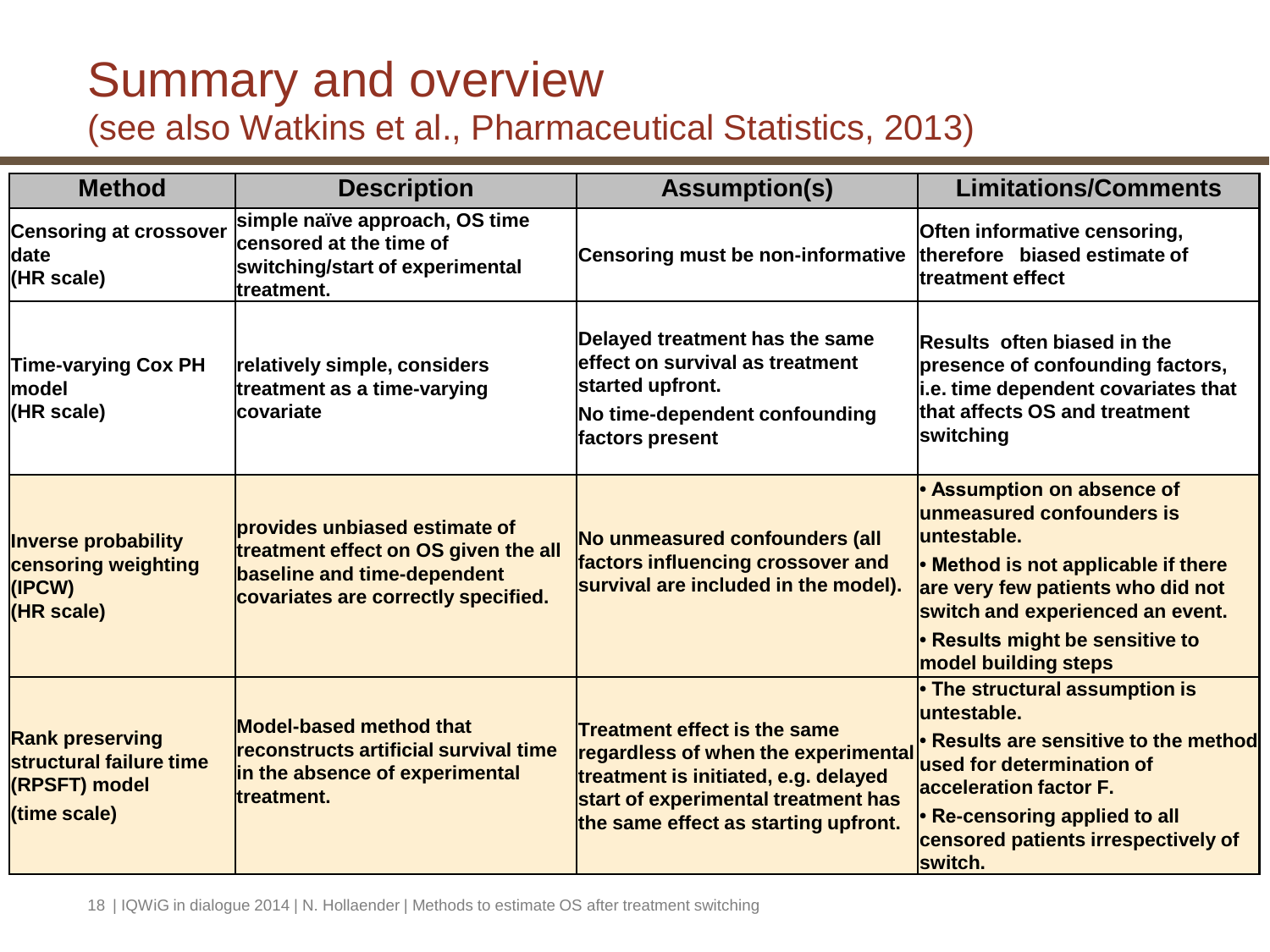### **Conclusions**

- **ITT** analysis is gold standard but completely ignoring heavy treatment switch not recommended (underestimates OS benefit)
- **There is no best method to correct the OS comparison for** treatment switching, all methods have pros and cons
- Complex methods are more appropriate

### **Points to consider**:

- **How many patients switched treatment?**
- When did the treatment switch occurr?
- Are assumptions required for a specific methods reasonable?
- Describe details of applied methods
- How stable are the results? (=> sensitivty analyses)
- ... other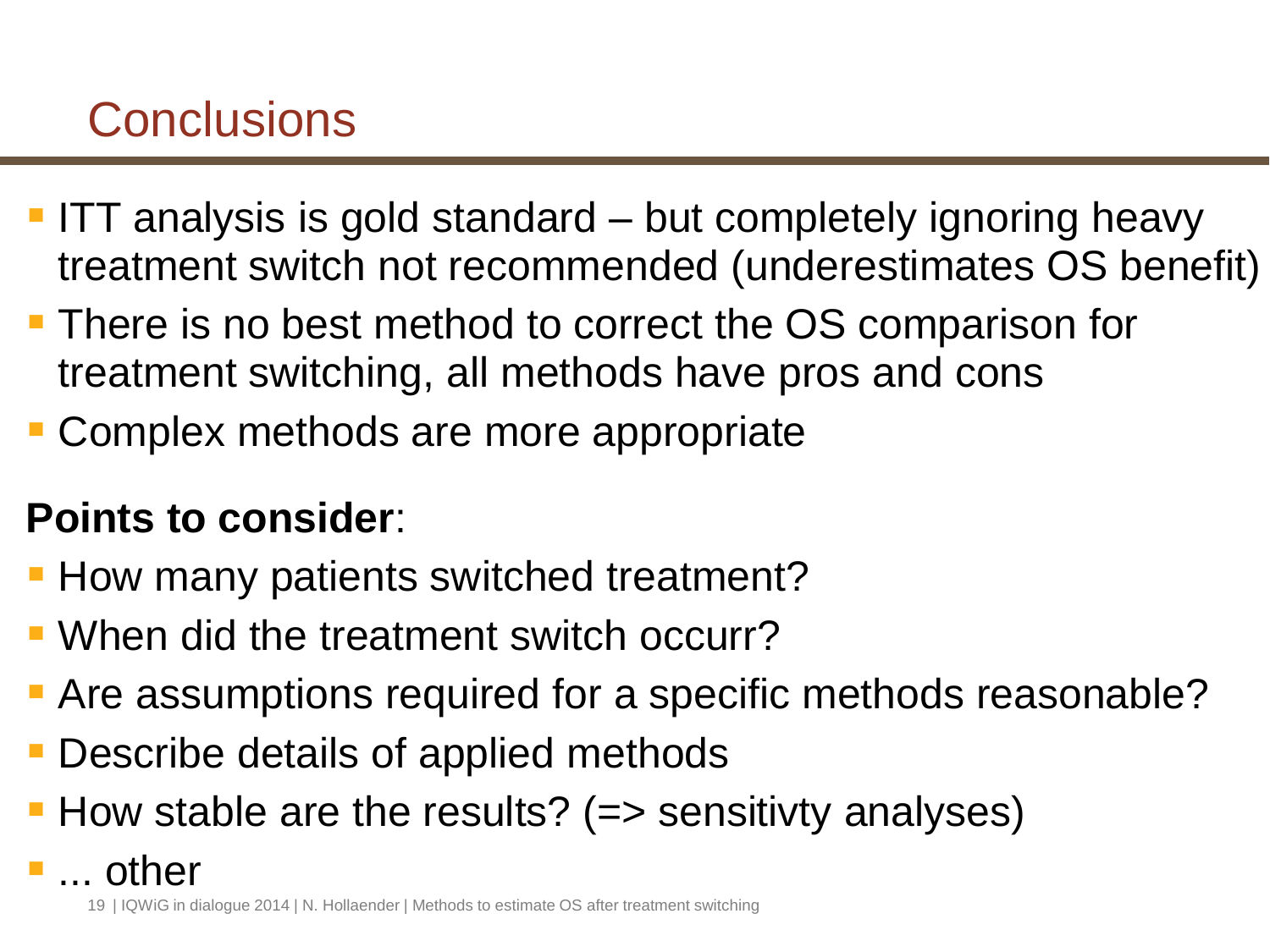### References (related to RECORD-1 study)

- Motzer RJ, Escudier B, Oudard S, Hutson TE, Porta C, Bracarda S, Grünwald V, Thompson JA, Figlin RA, Hollaender N, Urbanowitz G, Berg WJ, Kay A, Lebwohl D, Ravaud A; RECORD-1 Study Group. Efficacy of everolimus in advanced renal cell carcinoma: a double-blind, randomised, placebo-controlled phase III trial. Lancet. 2008 Aug 9;372(9637):449-56. Epub 2008 Jul 22.
- Motzer RJ, Escudier B, Oudard S, Hutson TE, Porta C, Bracarda S, Grünwald V, Thompson JA, Figlin RA, Hollaender N, Kay A, Ravaud, A: Phase 3 Trial of Everolimus for Metastatic Renal Cell Carcinoma: Final Results and Analysis of Prognostic Factors, Cancer, 2010; 116 (Issue 18): 4256- 4265.
- Korhonen P, Malangone E, Sherman S, Casciano R, Motzer RJ, Baladi J, Haas T, Zuber E, Hollaender N, and Lebwohl D: Overall Survival of Metastatic Renal Cell Carcinoma Patients Corrected for Crossover Using Inverse Probability of Censoring Weights and Rank-Preserving Structural Failure Time Models: Two Analyses From the RECORD-1 trial. 2010 ASCO Annual Meeting, June 4 – 8, 2010, Chicago, IL, Abstract #4595, Poster Presentation.
- Korhonen P, Zuber E, Branson M , Hollaender N , Yateman N , Katiskalahti T, Lebwohl D, and Haas T: Correcting Overall Survival for the Impact of Crossover Via a Rank-Preserving Structural Failure Time (RPSFT) Model in the RECORD-1 Trial of Everolimus in Metastatic Renal-Cell Carcinoma. Journal of Biopharmaceutical Statistics, 2012; 22(6): 1258-1271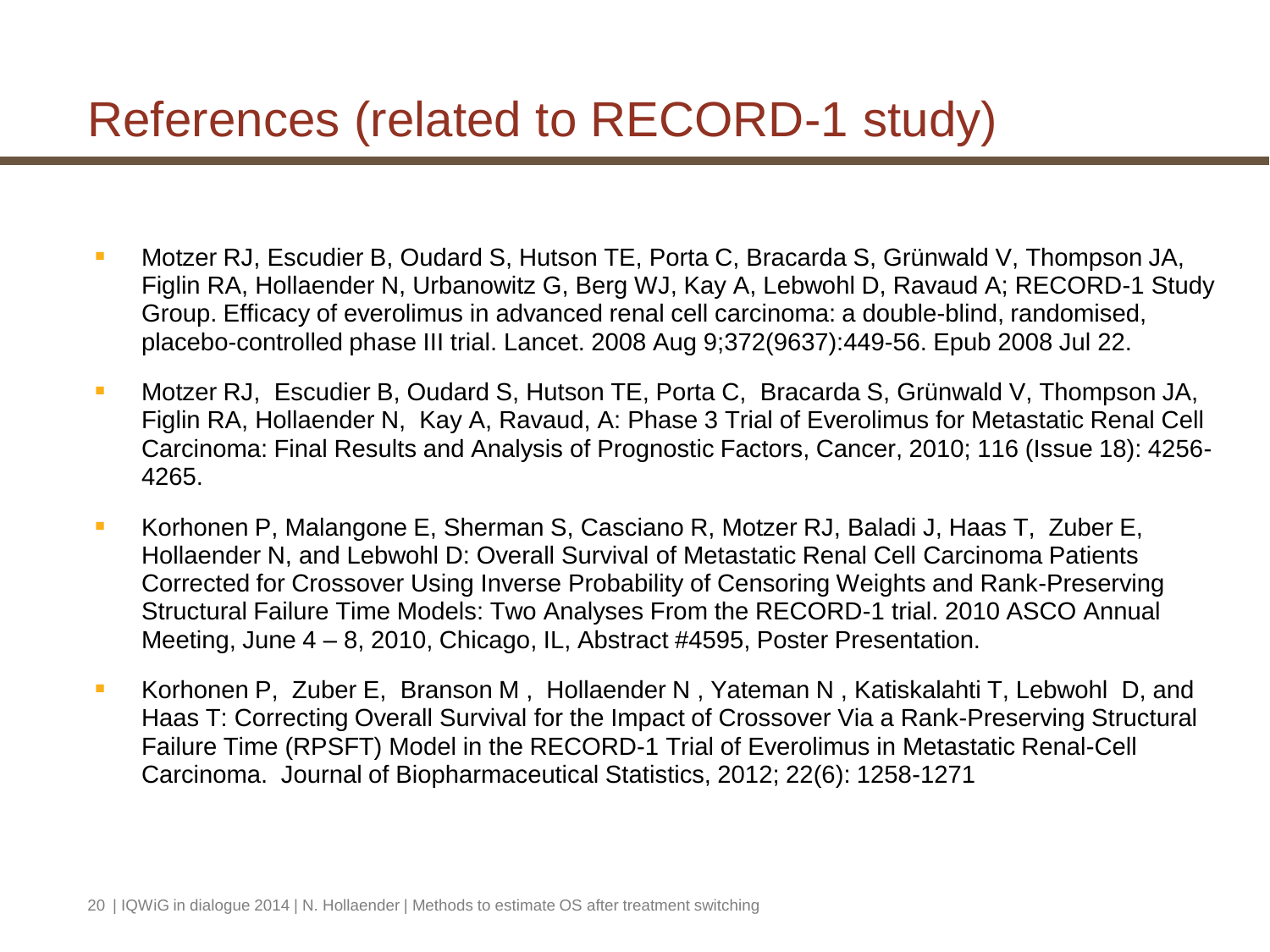### References (a few papers on methods

- **Watkins C, Huang X, Latimer N, Tang Y and Wright EJ. Adjusting overall survival for treatment switches: commonly used methods and practical application. Pharmaceutical Statistics, 2013; 12(6): 348-57.**
- Morden JP, Lambert PC, Latimer N, Abrams KR and Wailoo AW. Assessing methods for dealing with treatment switching in randomised controlled trials: a simulation study. BMC Medical Research Methodology 2011, 11:4
- Cole SR, Hernan MA. Constructing Inverse Probability Weights for Marginal Structural Models. American Journal of Epidemiology. 2008; Vol. 168, No. 6.
- Hernan MA, Cole SR, Margolick J, Cohen M and Robins JM. Structural accelerated failure time models for survival analysis in studies with time-varying treatments. Pharmacoepidemiology and drug safety 2005; 14: 477–491
- White IR, Babiker AG, Walker S, Darbyshire JH. Randomization-based methods for correcting for treatment changes: examples from the Concorde trial. Stat Med. 1999 Oct 15;18(19):2617-34.

...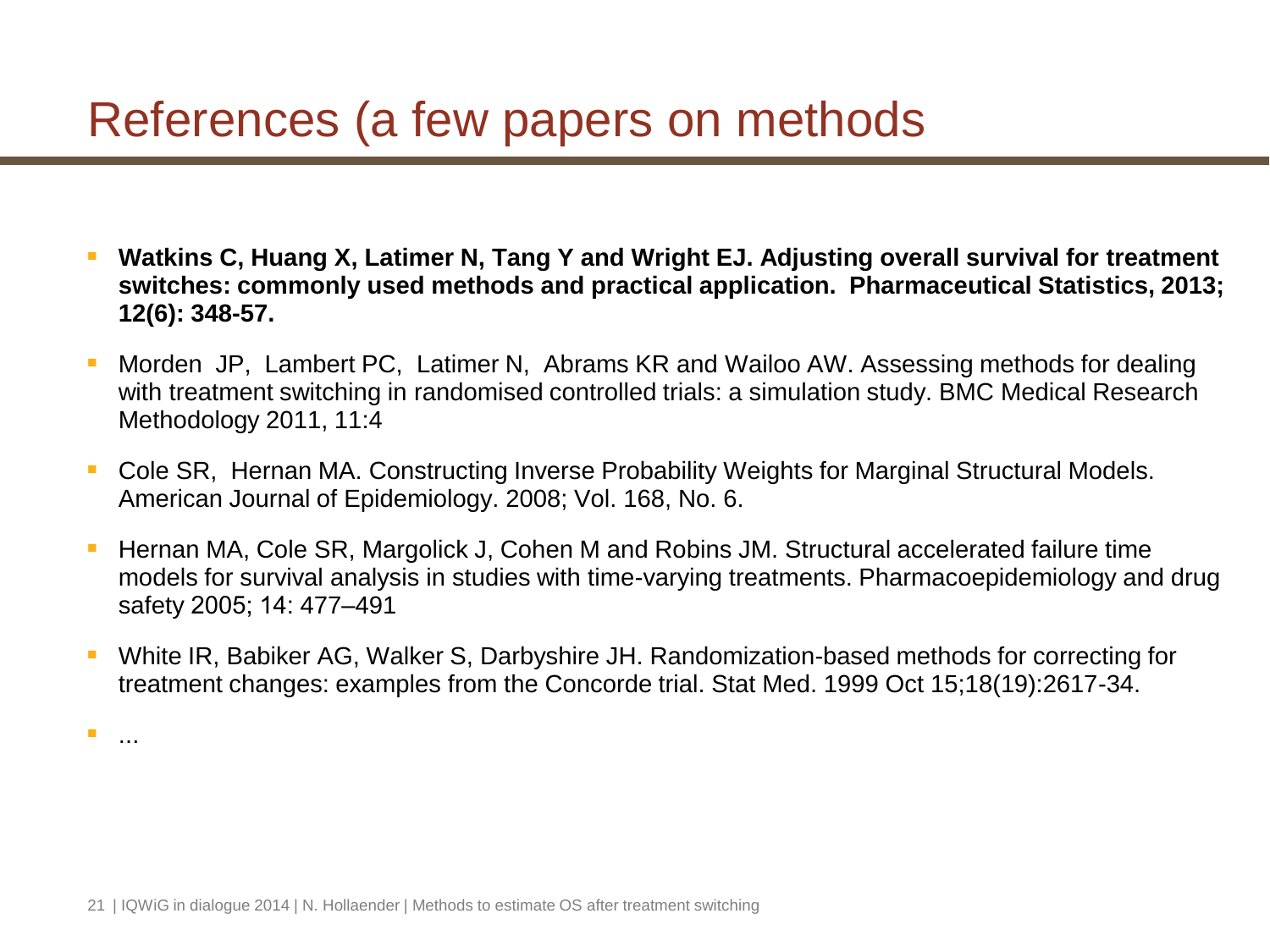# **BACK-UP SLIDES**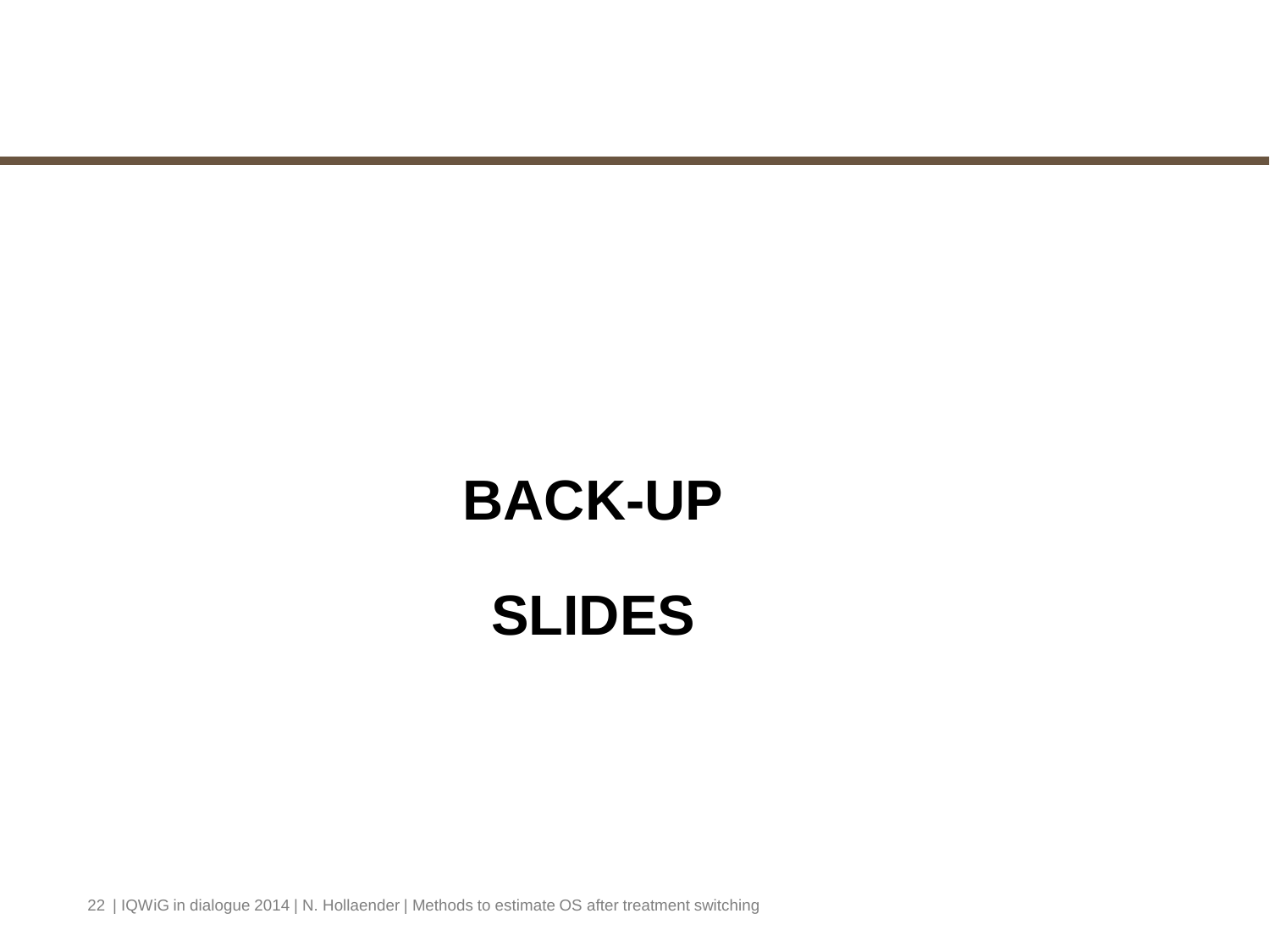### Structural Model used for RPSFT

 $U_i$  potential treatment free survival time (would have been observed if no RAD001 had been received)

$$
U_i = \int_0^{T_i} e^{\psi A_i(s)} ds
$$

where  $A_i(t) = 1$  if patient received RAD001 at time t, and 0 otherwise. Here: once a patient discontinues treatment he/she never starts treatment again, the model can be simplified as

$$
U_i(\psi) = \int_0^{A_i} e^{\psi \cdot 1} ds + \int_0^{T_i - A_i} e^{\psi \cdot 0} ds = A_i e^{\psi} + (T_i - A_i)
$$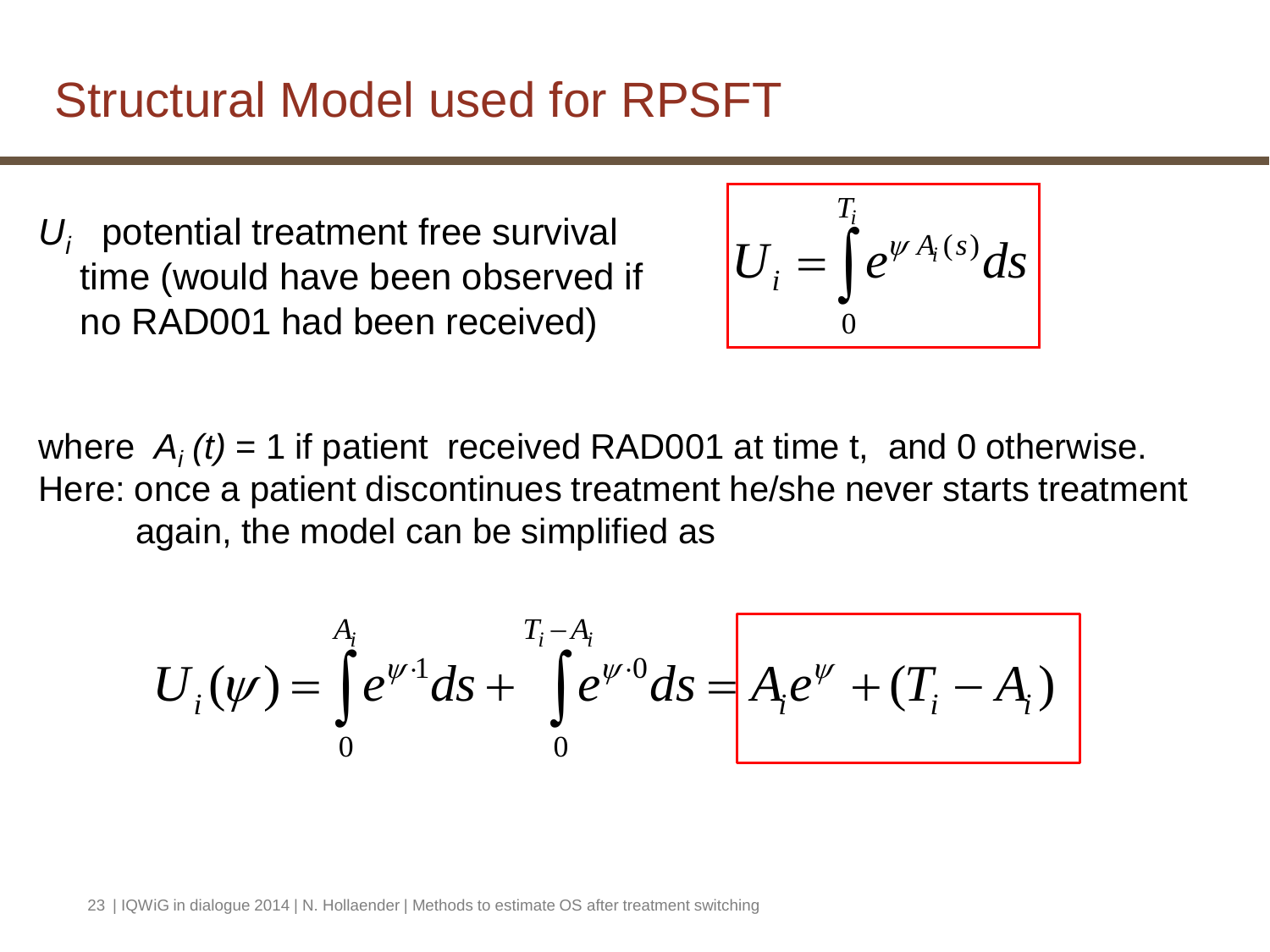### Structural Model used for RPSFT (cont'ed)

Survival time then given as

$$
T_i = U_i - A_i \left( e^{\psi} - 1 \right)
$$

**Time gained (lost) while on active treatment**

If always on active treatment RAD001  $(A_i = T_i)$ :

$$
U_i = e^{\psi} T_i \qquad \qquad T_i = e^{-\psi} U
$$

If never on active treatment RAD001  $(A_i = 0)$ :

$$
U_i = T_i
$$

RPFST postulates that each day spent on RAD001 prolongs (reduces) the survival time by a multiplicative fator  $e^{-\psi}$ Task: estimation of  $\psi$  and therefore of  $e^{-\psi}$ 

 $16$  g. negative Malues of indicate longer survival when treated)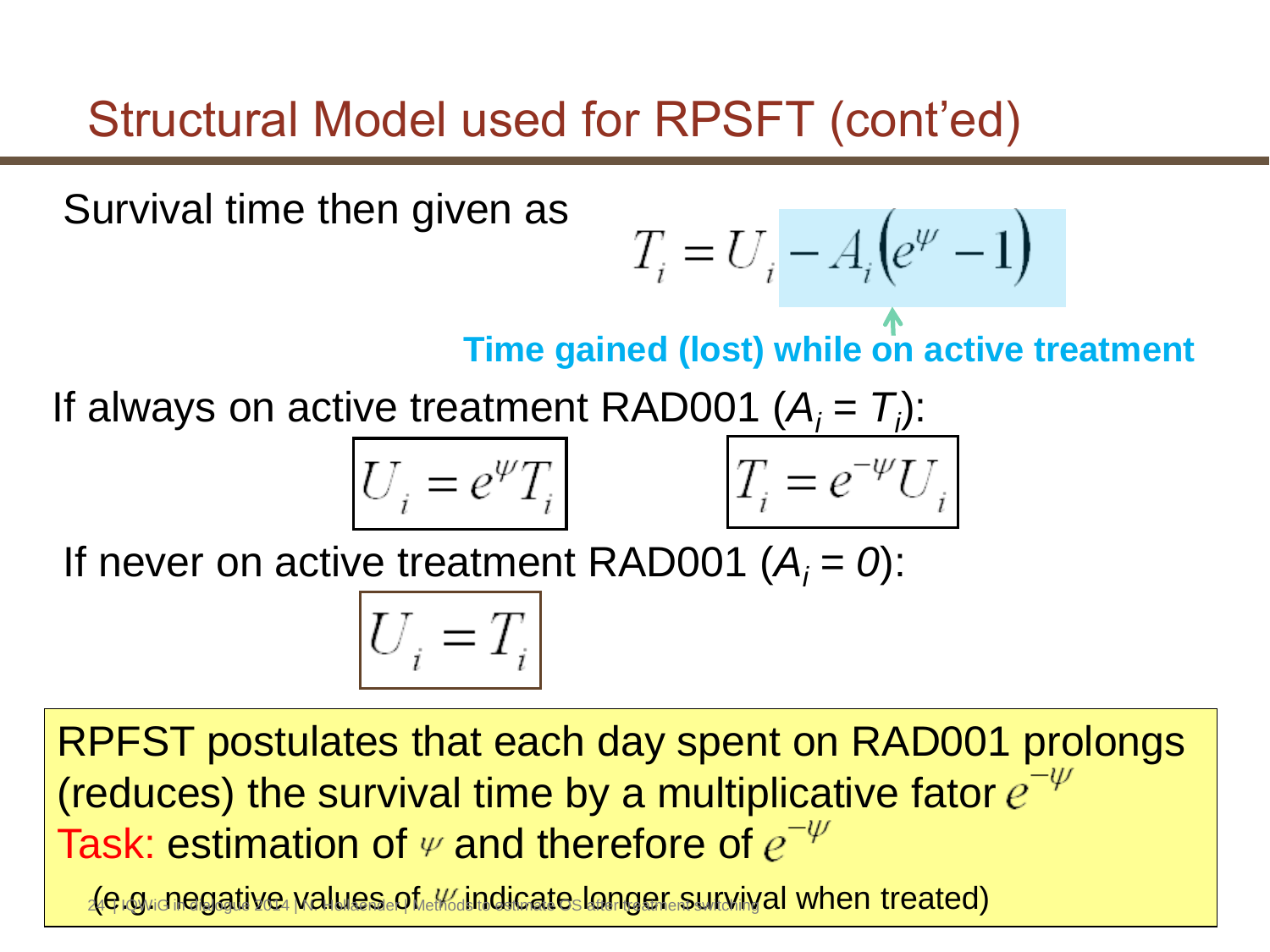### RPSFT - Estimation procedure (RECORD 1 study)

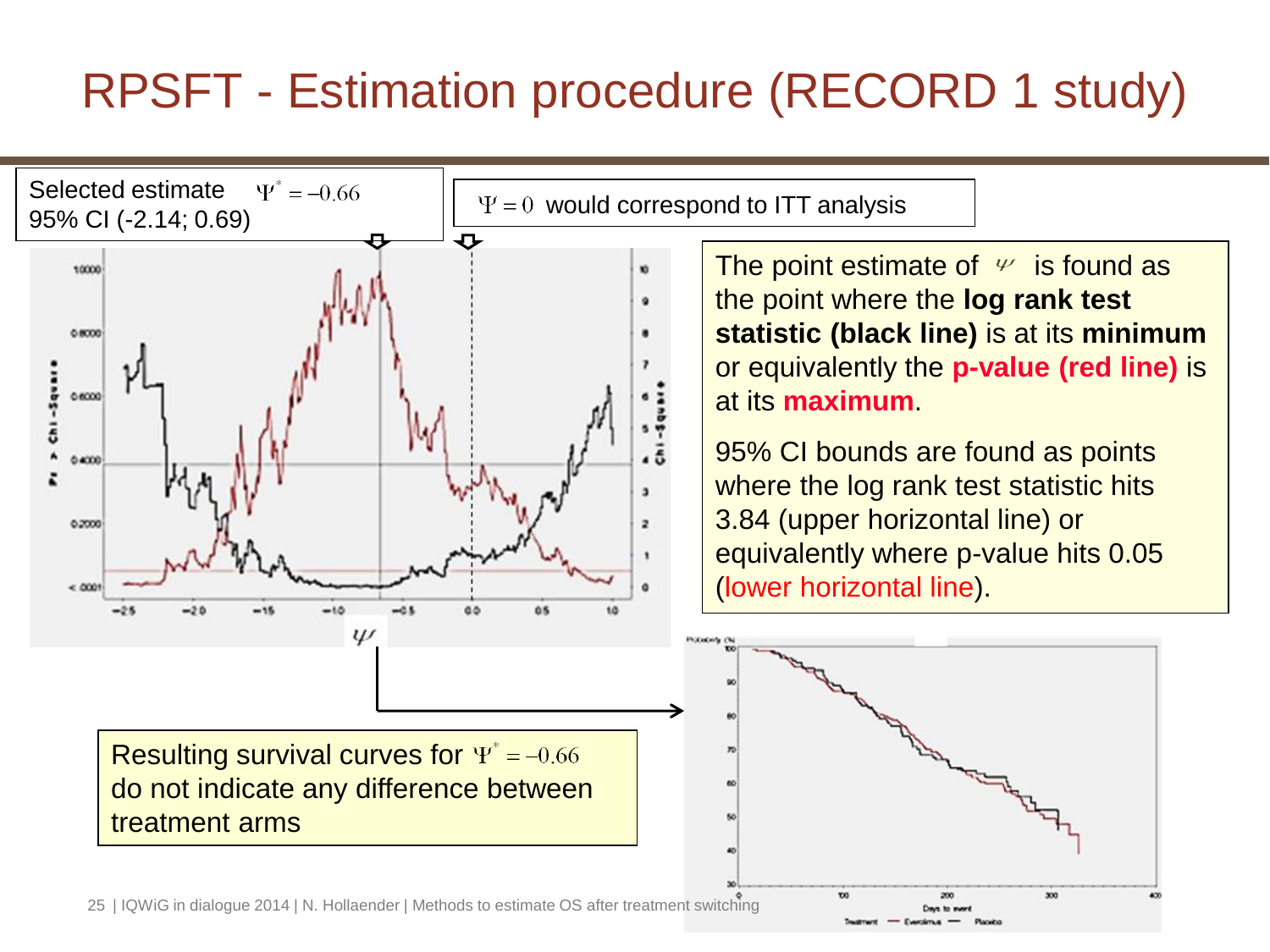### RPSFT – Artificial censoring algorithm

- **An additional algorithm ('artificial-censoring') allows to maintain the assumption of independent random censoring required for unbiased estimation**
- The artificial censoring algorithm works by shrinking the total follow-up time (time between randomization to analysis cut-off date) for all patients regardless of randomization group or treatment received
- **Therefore every patient censored in the ITT analysis remains censored with** duration equal or shorter to the original one; in addition, patients with an event in the original analysis may become censored via the artificial-censoring algorithm

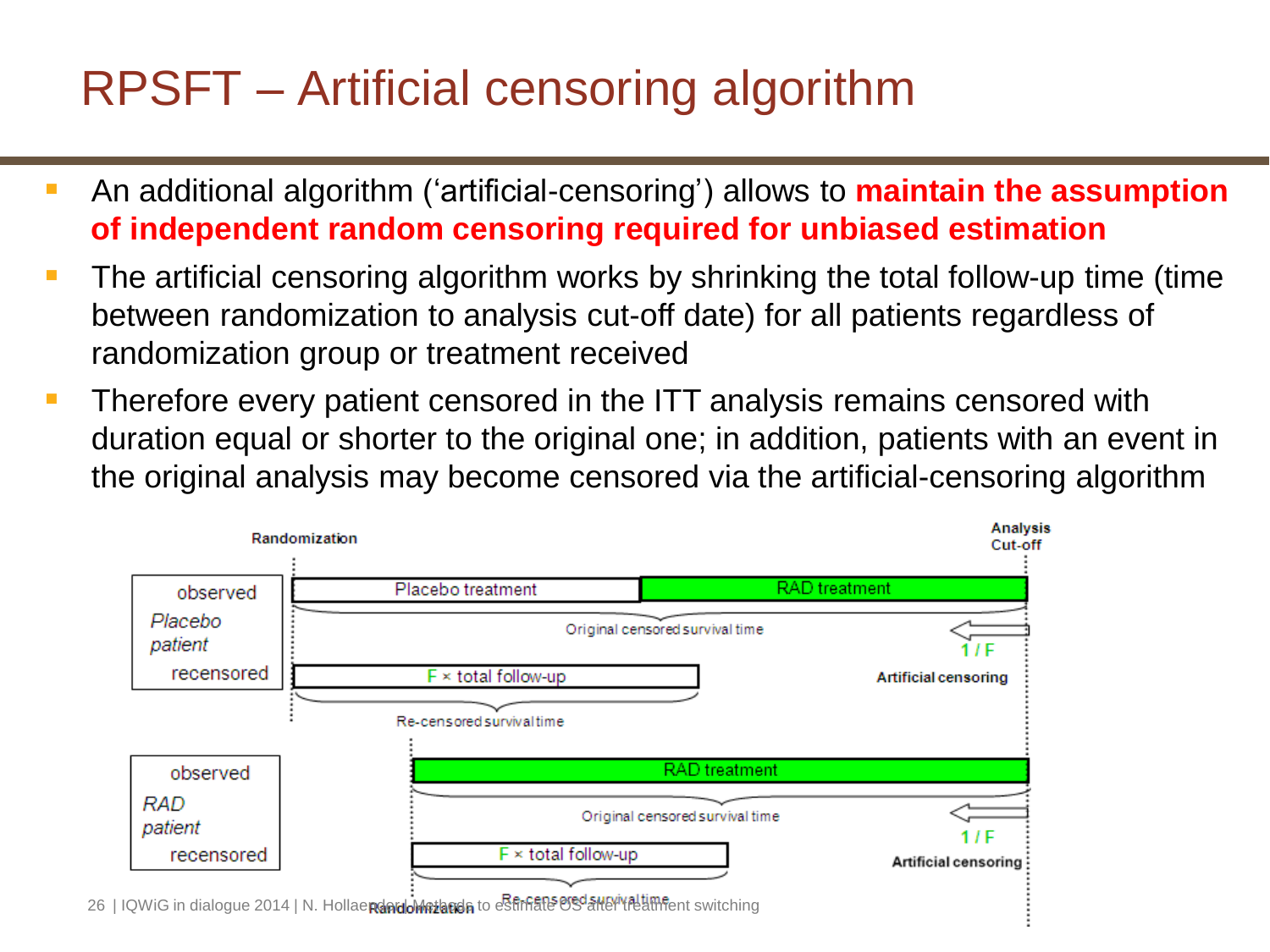### Impact of artificial censoring on number of events (deaths) used in RPSFT

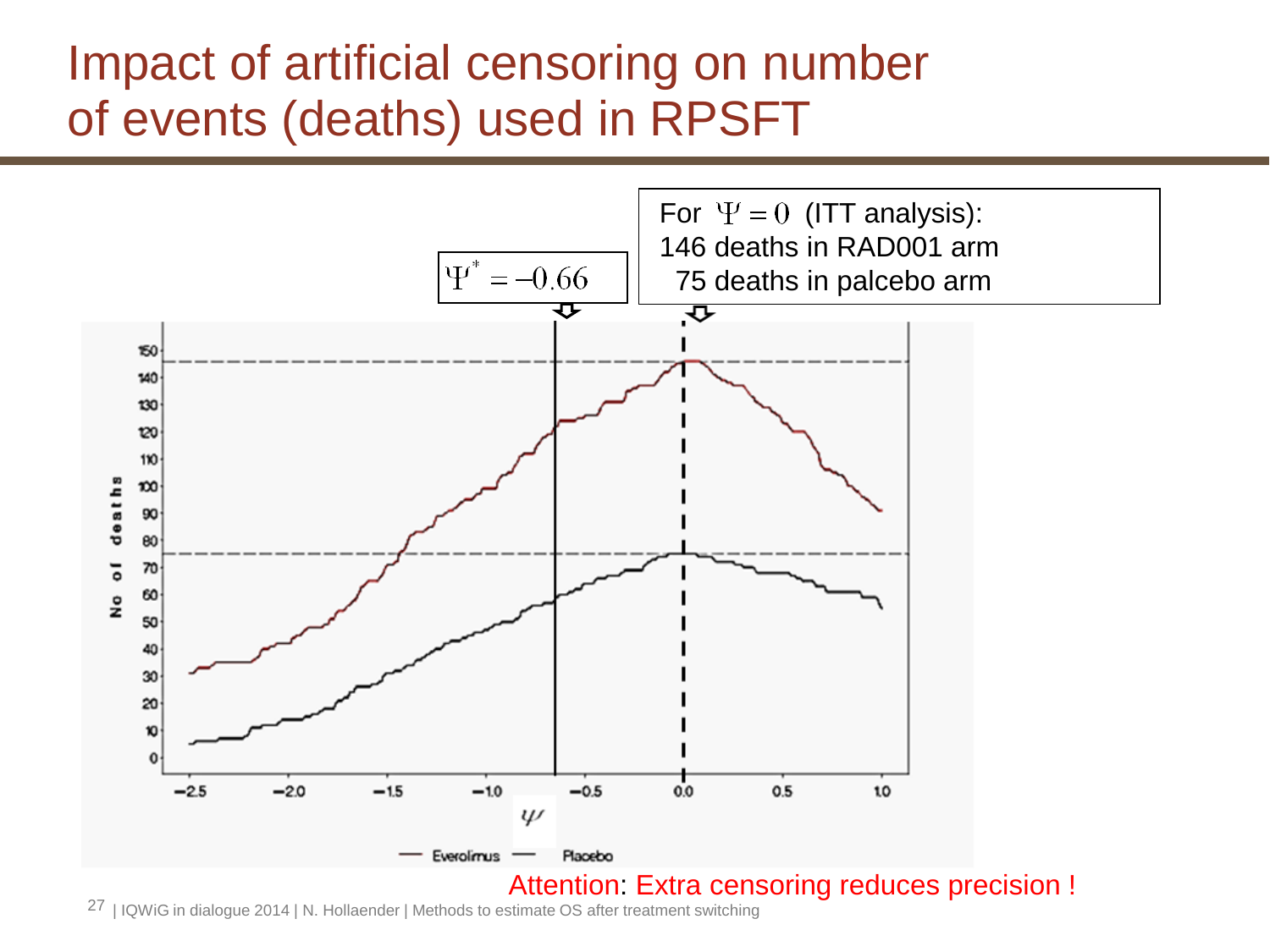### Hazard ratio of the 'corrected treatment effect' on OS

- **The hazard ratio** HR(observed RAD001 arm vs. Re-constructed placebo arm) can be estimated in a Cox proportional hazards model
- **Attention**: Do not use naive estimates of standard deviation sd, 95% CIs and p-value obtained in PHREG
- For estimation of 'corrected' standard deviation sd\*: increase naive estimated so standard deviation by inflation factor to reflect the p-value obtained in the ITT analysis, i.e. use  $sd^* = sd$  · inflation factor
- **In RECORD-1 we obtained** HR=0.60 with 95%CI (0.22; 1.65)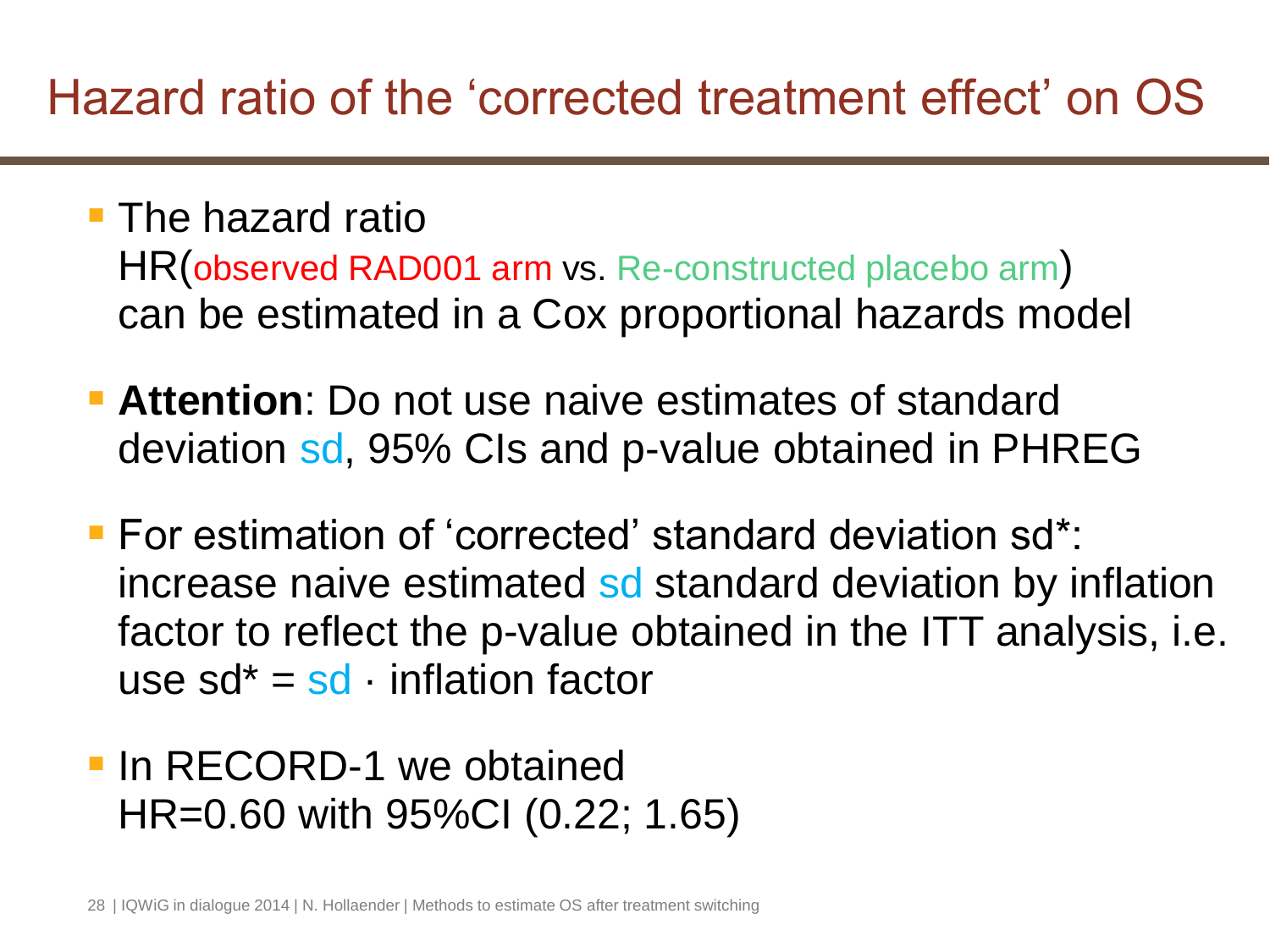### Final remarks (further topics)

- Estimate  $\Psi^* = -0.66$  was based on selecting the most conservative point over a grid from -2.50 and 1 in steps of 0.01, finer grid might lead to other point estimates but there was hardly any impact on CI
- **Results presented in this talk based on logrank-test,** sensitivity analysis based on other test statistics (Fleming-Harrington GP-family) provided in the forthcoming paper
- Model might be extended to allow the treatment effect to be different before and after cross-over from Placebo (see discussion of forthcoming paper)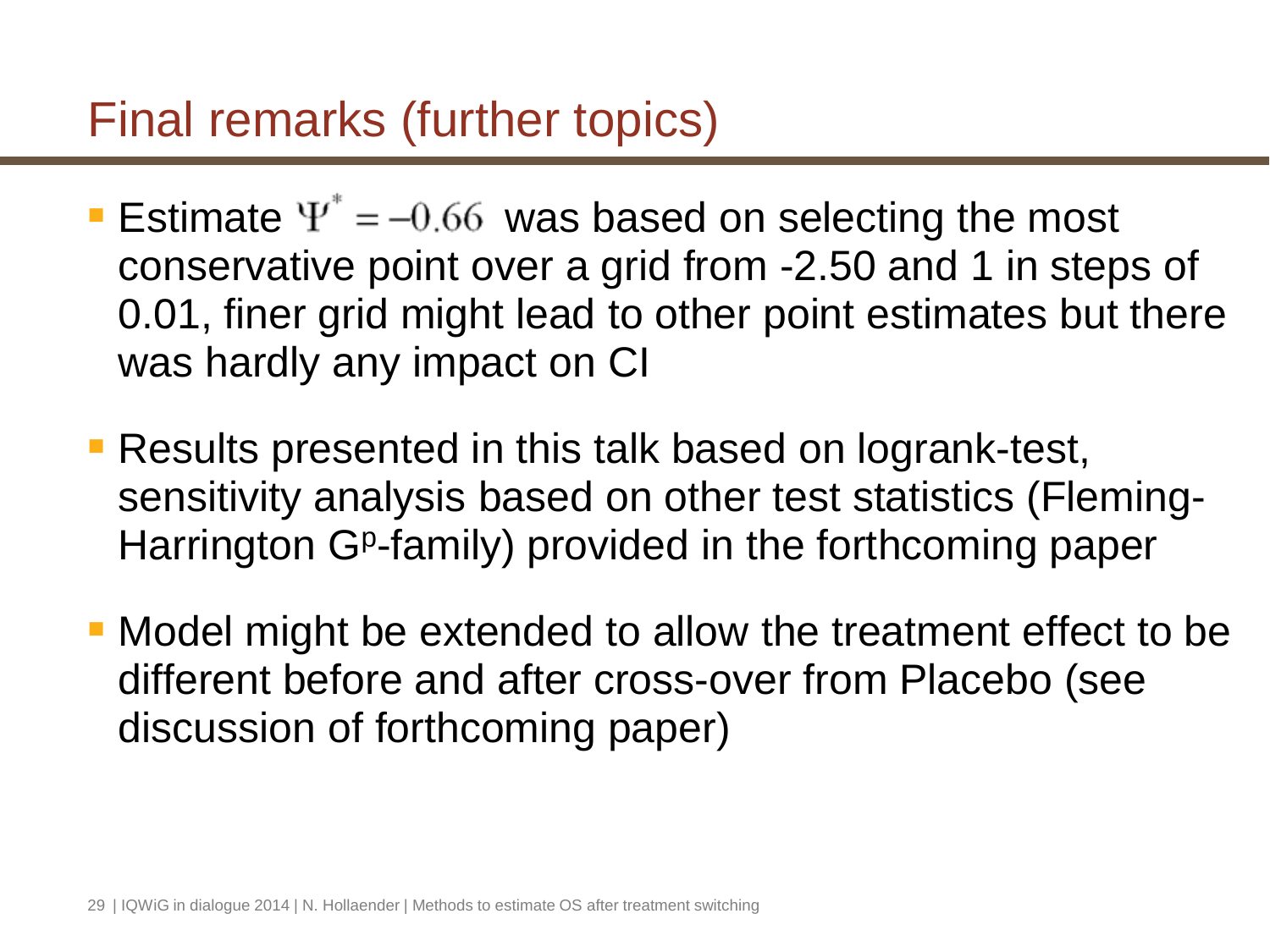### RPSFT (Sensitivity analysis for RECORD-1, see Korhonnen et al, 2012)



Estimation of structural parameter  $\psi$  for 3 different Fleming–Harrington  $G^{\rho}$  statistics Figure 2  $(\rho = 0, 0.5,$  and 1). Upper panel shows distribution of test statistic (black line) and p-value (red line); lower panel presents reconstructed treatment-free Kaplan-Meier survival curves for each treatment arm using  $\psi$ . (Color figure available online.)